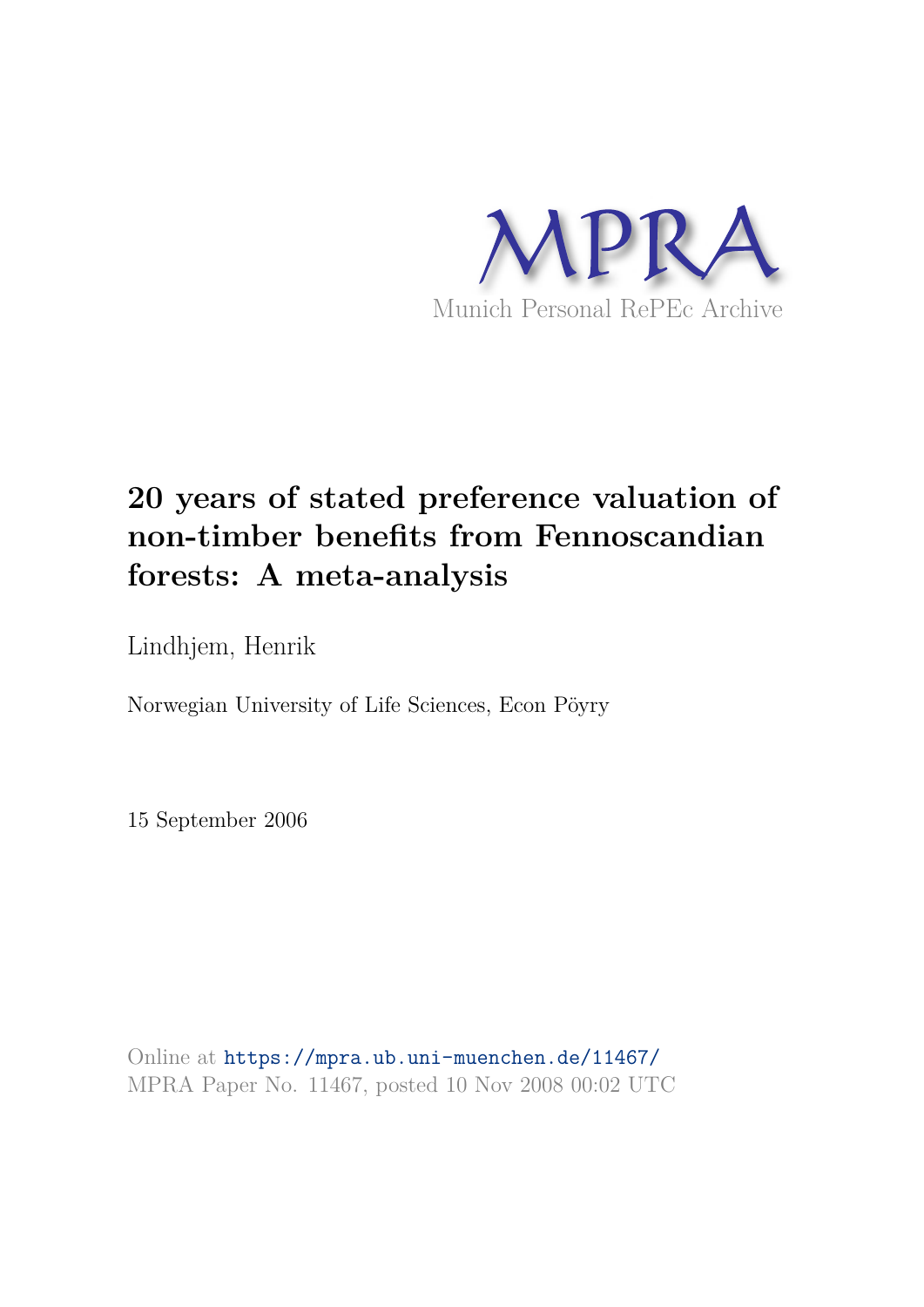# 20 Years of Stated Preference Valuation of Non-Timber

# Benefits from Fennoscandian Forests: A Meta-Analysis<sup>r</sup>

(Short title: Non-Timber Benefits from Fennoscandian Forests: A Meta-Analysis)

Henrik Lindhjem<sup>ab∗</sup>

<sup>a</sup> Department of Economics and Resource Management, Norwegian University of Life Sciences, P.O. Box 5003, N-1432 Ås, Norway  $b$  ECON Analysis, P.O. Box 5, N-0051, Oslo, Norway

<sup>&</sup>lt;sup>T</sup> A previous version presented at the 13<sup>th</sup> "Ulvön Conference on Environmental Economics" in Sweden 19.-21- June 2006.<br>\* Corresponding author. E-mail: <u>henrik.lindhjem@umb.no</u>. **DATE OF REVISED DRAFT: 14.September 2006**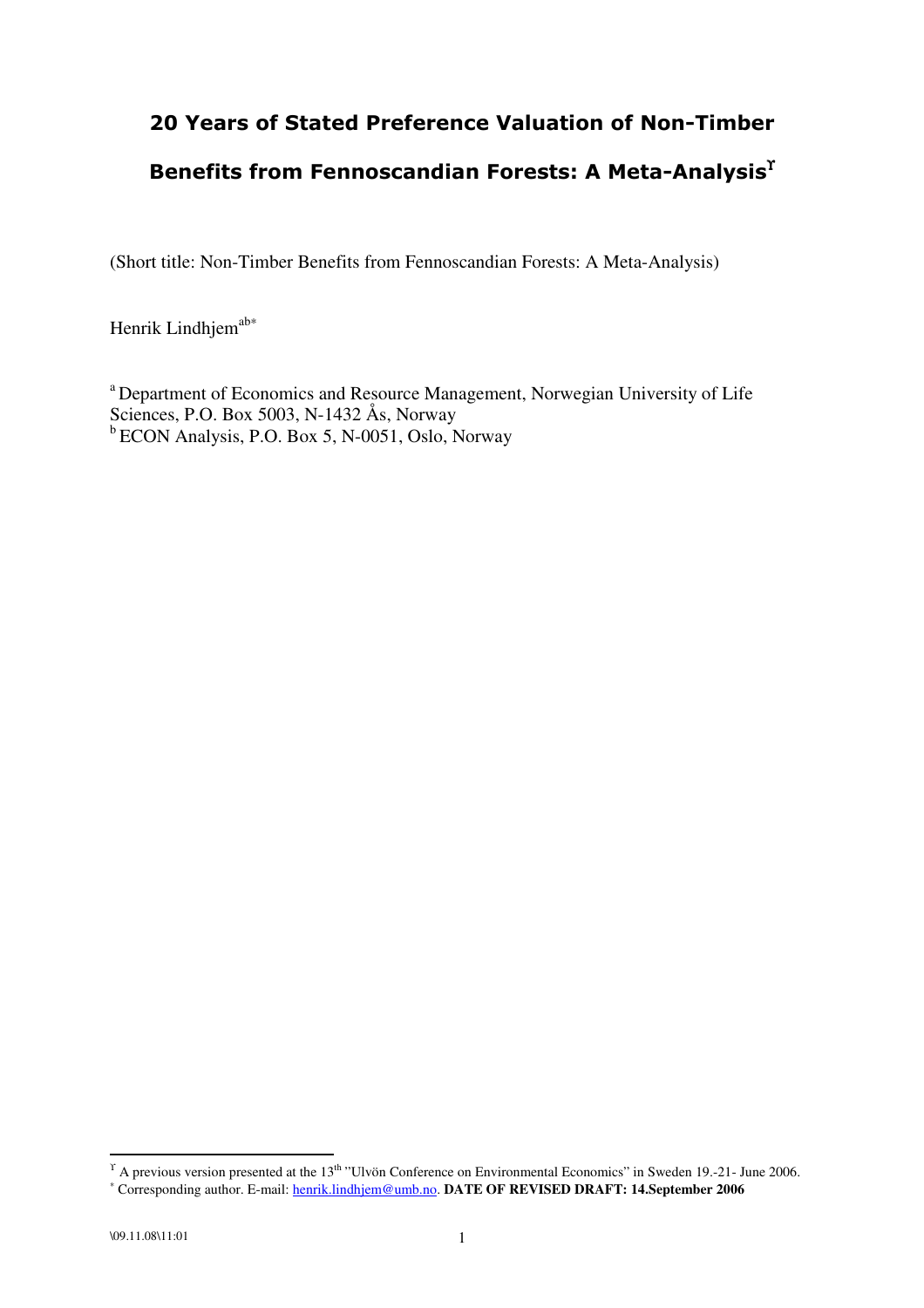**Keywords:** Non-timber forest benefits; meta-analysis; stated preferences; Norway; Finland; Sweden.

# **Abstract**

Stated preference (SP) surveys have been conducted to value non-timber benefits from forests in Norway, Sweden and Finland for about 20 years. The paper first reviews the literature and summarises methodological traditions in SP research in the three countries. Second, a metaregression analysis is conducted explaining systematic variation in Willingness-to-Pay (WTP). Two important conclusions emerge, with relevance for future research: (1) WTP is found to be insensitive to the size of the forest, casting doubt on the use of simplified WTP/area measures for complex environmental goods; and (2) WTP tends to be higher if people are asked as individuals rather than on behalf of their household.

**JEL Classification:** Q23, Q26, Q51, H41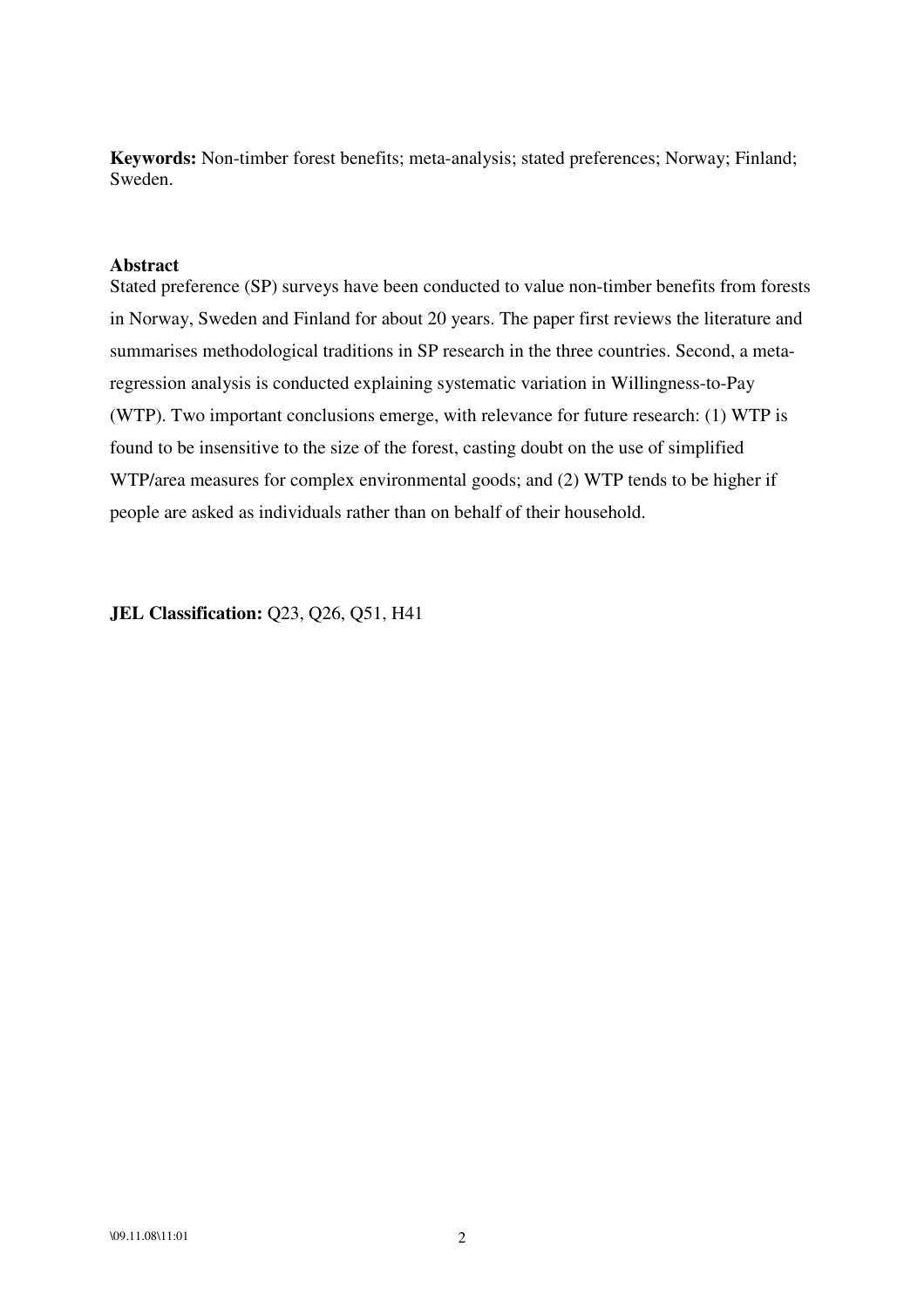## **Introduction**

Stated preference (SP) surveys (Contingent Valuation, CV, and Choice Experiments, CE) have been conducted to value non-timber benefits (NTBs) from forests for about 20 years in Norway, Sweden and Finland ("Fennoscandia"), the three largest of the Nordic countries. Time is ripe for taking stock and synthesising this body of research. In the economics literature the meta-analysis tool, more commonly used in other disciplines, is increasingly being put to such tasks (Stanley 2001, Stanley & Jarrel 2005). The non-market valuation branch of environmental economics has developed a rich but still immature meta-analysis literature since Smith & Karou's (1990) seminal study<sup>1</sup> of recreational benefits. Since then, meta-analyses have been conducted for the purposes of research synthesis, hypothesis testing and benefit transfer for a number of environmental goods (Smith & Pattanayak 2002). Metaanalyses of recreational benefits for various outdoor activities are the most common, but other goods studied include for example endangered species (Loomis & White 1996), wetlands (Brouwer et al. 1999, Woodward & Wui 2001), noise (Button 1995), aquatic resource improvements (Johnston et al. 2005), and air quality and visibility (Smith & Osborne 1996, Desvousges et al. 1998).

The methodological hypotheses explored through meta-analysis include "classical" questions in the non-market valuation literature such as the Willingness-to-Pay (WTP) vs Willingnessto-Accept (WTA) compensation disparity and income effects (Horowitz & McConnell 2003, Sayman & Öncüler 2005, Schläpfer 2006), WTP's (in)sensitivity to change in quality or quantity ("scope") of the good (Smith & Osborne 1996), convergent validity of benefit estimates from different valuation methodologies (Carson et al. 1996), the relationship between use values (UV) and non-use values (NUV) (Johnston et al. 2003), and differences in real and hypothetical WTP ("hypothetical bias") (List & Gallet 2001, Murphy et al. 2005).

<sup>&</sup>lt;sup>1</sup> Sometimes also credited to Walsh et al (1989), for example by Shrestha & Loomis (2001), or to Walsh et al (1990) by Smith & Pattanayak (2002).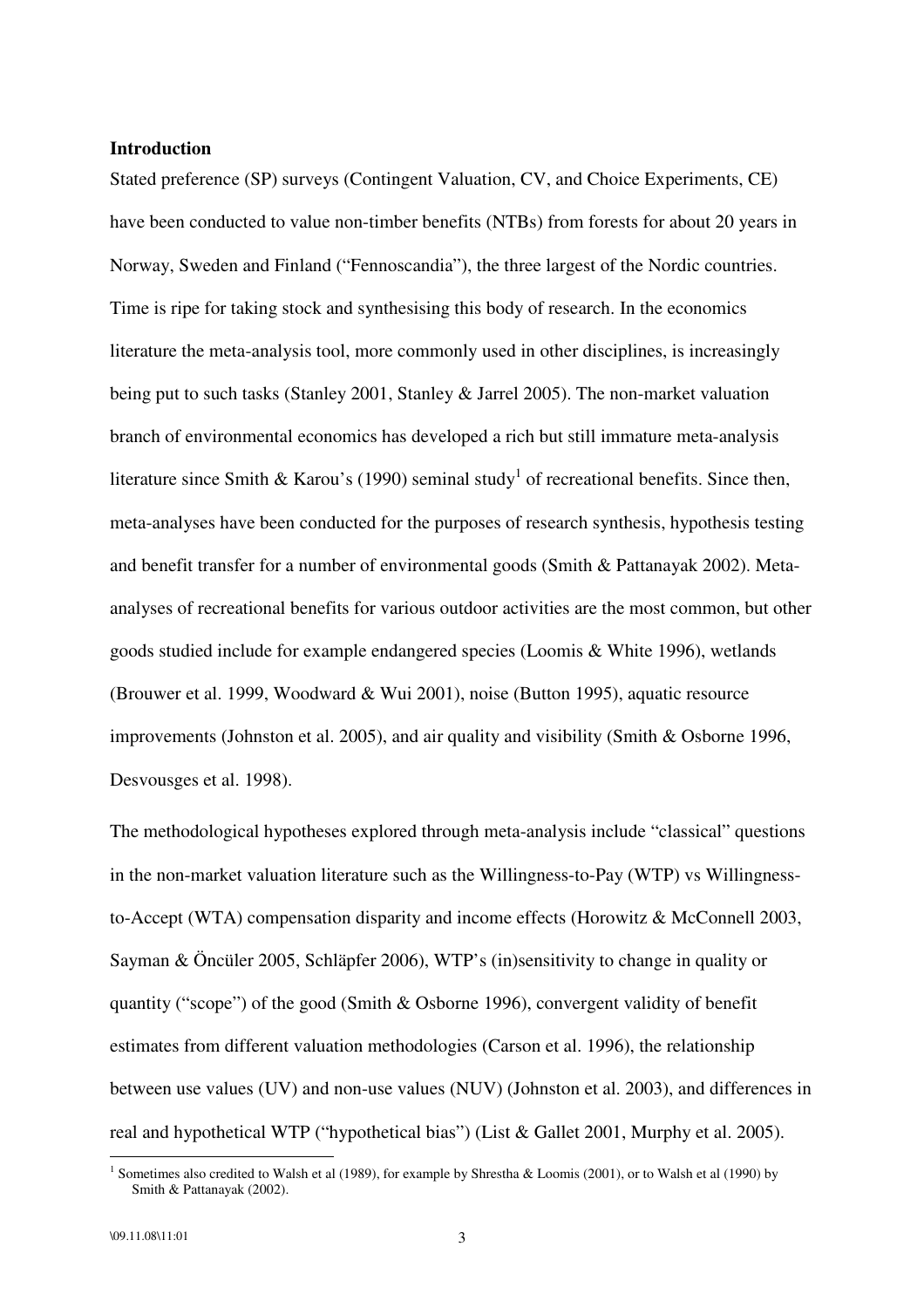More recently, meta-analysis has also been used to synthesise WTP estimates for the purpose of benefit transfer to new unstudied, policy sites (Shrestha & Loomis 2001, 2003). Accurate benefit transfer with its savings in primary study costs enabling increased use of cost-benefit analysis is one of the "holy grails" of environmental economics, though still some way from its promise (Florax et al. 2002, Navrud & Ready 2006).

Although the use of meta-analysis in the non-market valuation literature has grown in recent years, no studies we are aware of have looked at SP surveys of forest protection or multiple use forestry (MUF). The existing studies on recreational benefits often include forests, but are typically focused on consumer surplus estimates for activity days (such as fishing, hunting, hiking etc), and not people's WTP for protection or change in forestry practices per se (Rosenberger & Loomis 2000a, Shrestha & Loomis 2001, Bateman & Jones 2003). Further, this literature is dominated by the travel cost method, often pooling meta-datasets with a smaller number of SP surveys. This approach rules out an analysis of potentially important  $NUV<sup>2</sup>$  of forests related to for example biodiversity protection, and often limits the analysis of important features of SP research. Several unanswered questions remain in understanding people's preferences and WTP for NTBs related both to the UV and NUV components<sup>3</sup>. This paper aims to begin to answer some of them based on a synthesis and meta-analysis of around 50 studies reporting results from 30 SP surveys of both urban<sup>4</sup> and non-urban forests in the Fennoscandia over the last 20 years. The paper first reviews this literature and summarises and categorises methodological traditions in SP valuation of forests in the three countries. Second, a selection of methodologically similar SP studies is included in a meta-regression analysis attempting to explain the variation in WTP for protection and/or MUF by differences in survey methodology, good characteristics, study quality, socio-economic variables and

 $2^2$  Asking people to state their preferences is the only method that can capture NUV.

<sup>&</sup>lt;sup>3</sup> The sum of UV, including the timber values, and NUV are often termed the total economic value (TEV)

<sup>&</sup>lt;sup>4</sup> The differences between urban and non-urban forests are often not clear-cut in the Nordic countries, as even the capital cities have patches of forests (rather than parks) within their city zones.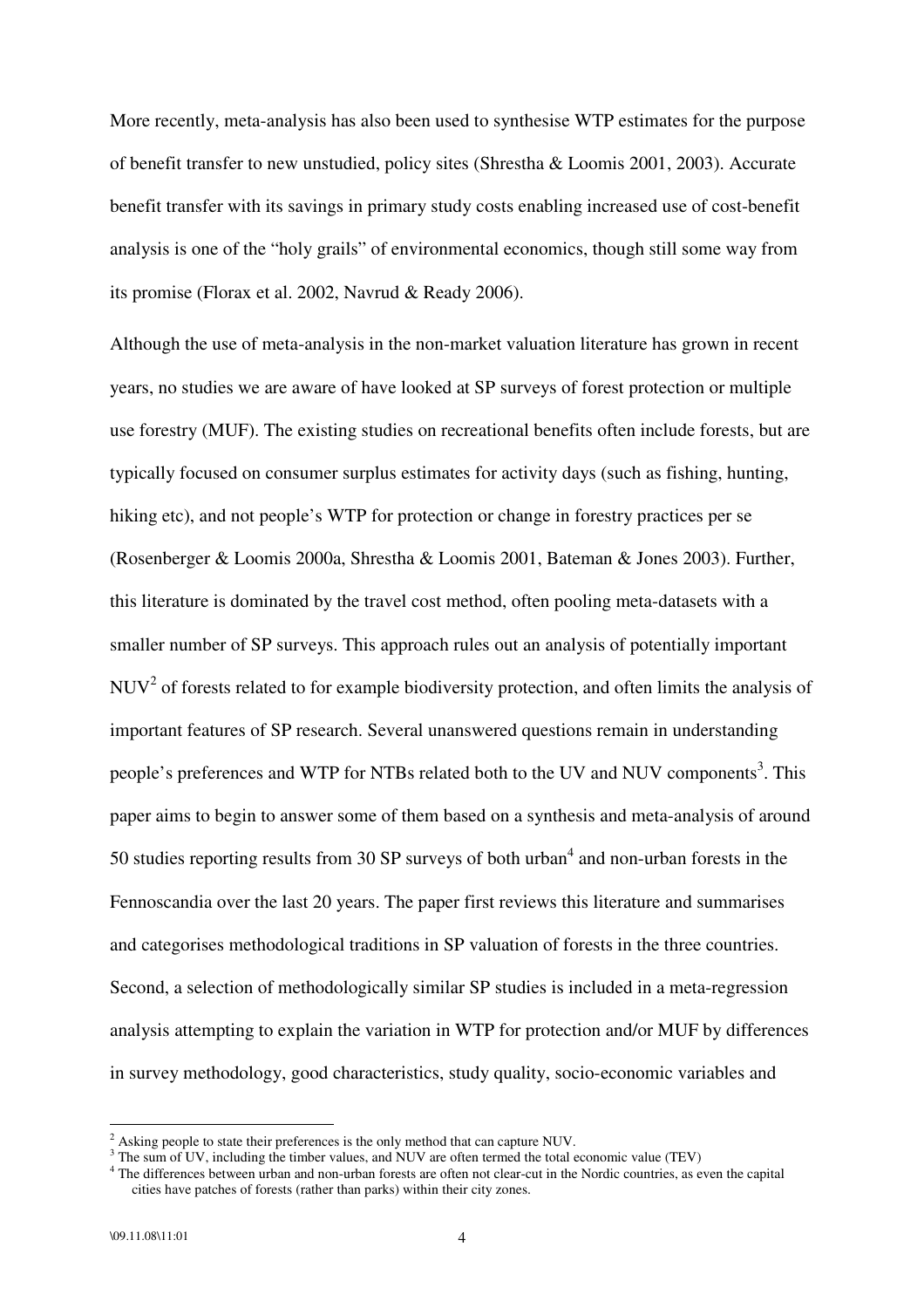other variables. In addition to investigating WTP's conformity with standard theoretically and empirically derived expectations, the paper attempts to answer novel questions about WTP's seasonal variability, country differences, WTP for MUF vs full protection, sensitivity to scope, WTP's development over time, and differences between WTP for avoiding a loss and achieving a gain. Finally, the paper concludes and suggests future research directions – not losing sight of the main goal of meta-analysis and SP research in the flood of WTP estimates, studies and methodological twists: a better understanding of individual preferences for forest protection and management<sup>5</sup>.

# **Valuation of non-timber benefits from Fennoscandian Forests**

Norway, Finland and Sweden are very similar countries in many respects and there are good reasons to study them together<sup>6</sup>. Their location on the Fennoscandian Shield yields similar climatic, geological and ecological conditions, resulting in a large cover of boreal forests. Second only to Russia, Sweden is the most forested country in Europe with its 22.7 million ha of productive forest. Finland and Norway have approximately 20 and 7.5 million ha (Framstad et al. 2002), respectively. The similarities between the three countries extend to the judicial, economic and cultural dimensions of recreation, forest conservation and forestry. The countries are on roughly the same level of economic and human development measured by GDP/capita and UN's human development index. Forestry is an important industry and seen together with agriculture as the backbone of local economies and the key to retaining dwindling populations in rural areas. All three countries have a large number of small, private forest owners. The everyman's right to access and harvesting of certain resources (for example mushrooms and berries) regardless of land ownership is an important and age-old traditional basis for the forest activities carried out by the public. Semi-private markets for

<sup>5</sup> Paraphrased after Smith & Pattanayak (2002).

<sup>&</sup>lt;sup>6</sup> Denmark, Iceland and the Faroe Islands were left out of the analysis as their forests can be considered to be different goods (both in terms of size, ecology and use) to the Fennoscandian.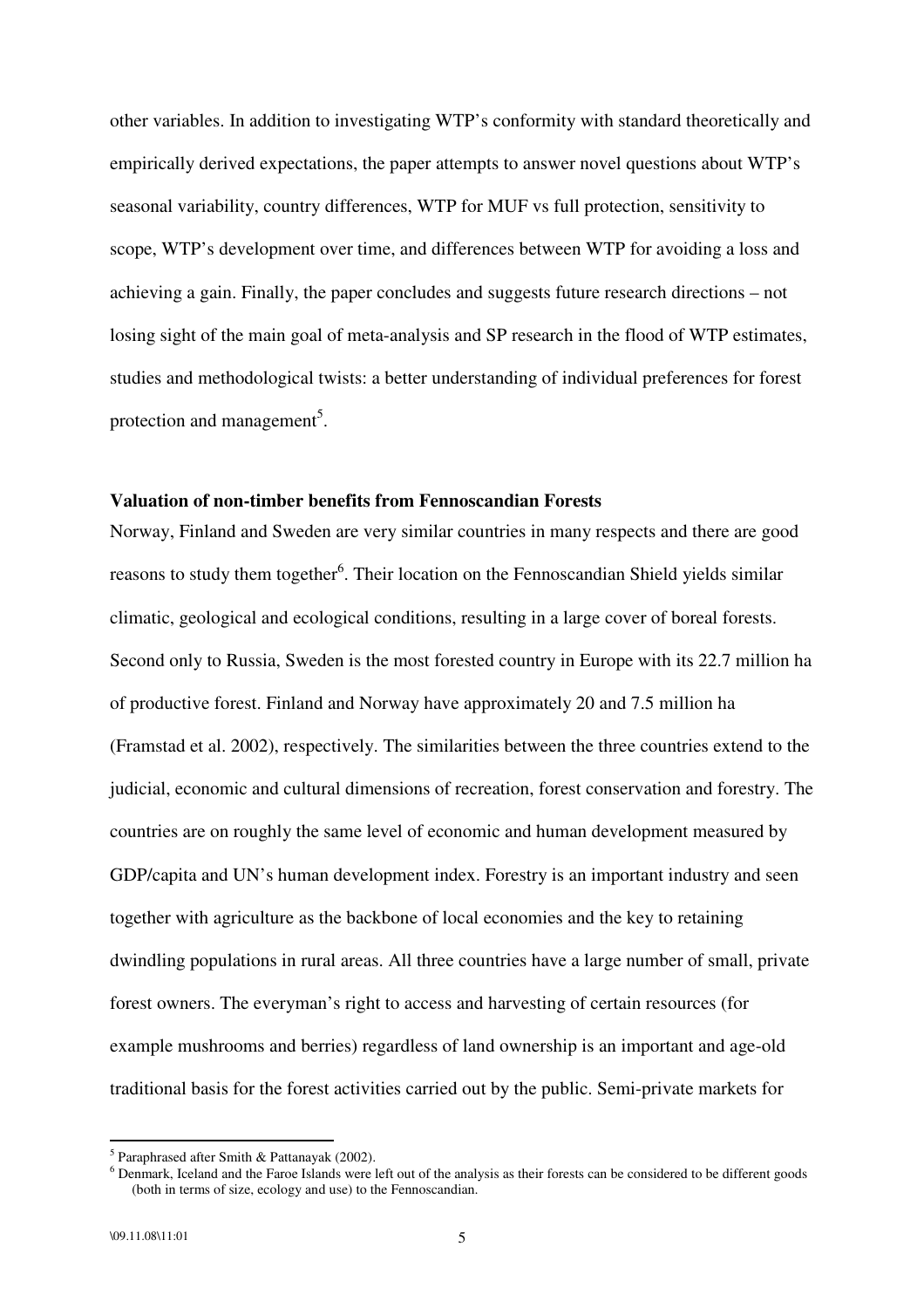fishing (for example salmon) and hunting permits are allowed and broadly accepted, while markets for other NTBs are generally not, among others due to the everyman's right. Growing wealth, and with it increasing demand for environmental goods, has resulted in high conflict levels between timber production and the supply of NTBs (Vatn et al. 2005). As a response to this, forest protection has increased and MUF, in accordance with various certification schemes, have been taken up by the industry. Sweden, Finland and Norway have protected about 4, 5 and 1 percent of their productive forests, respectively, and the distribution of protected areas tends to a large degree to reflect economic rather than ecological considerations (Framstad et al. 2002, Lehtonen et al. 2003).

In parallel with the growing tension in the forestry sector a substantial literature has developed in Fennoscandia to value NTBs to compare with timber values. Navrud (1992) sums up some of the early literature. Some SP studies value single forest species such as large carnivores (Boman 1995) or birds (Fredman 1995), recreation activities such as fishing (Laitila & Paulrud 2006), or hunting activities (Johansson et al. 1988). Our focus here will be on those primary studies that value forest protection and/or MUF only. In addition, we include two studies that look at the value of forest biodiversity in general (which would directly require increased forest protection and/or MUF practices). The values from these studies can be interpreted as the WTP to obtain a positive change (or WTP to avoid a loss) in at least one element in an attribute vector describing the forest environment, i.e. level of biodiversity, forest density, forest size, scenic beauty etc. A broad search for published (peer-reviewed papers and book chapters) and unpublished studies (Master and PhD theses, working papers, research reports) was conducted in the three countries. The starting point for Sweden was a recent and comprehensive database of valuation studies (Sundberg & Söderqvist 2004), and for Finland a recent meta-analysis (in Finnish) (Pouta & Rekola 2005). The relevant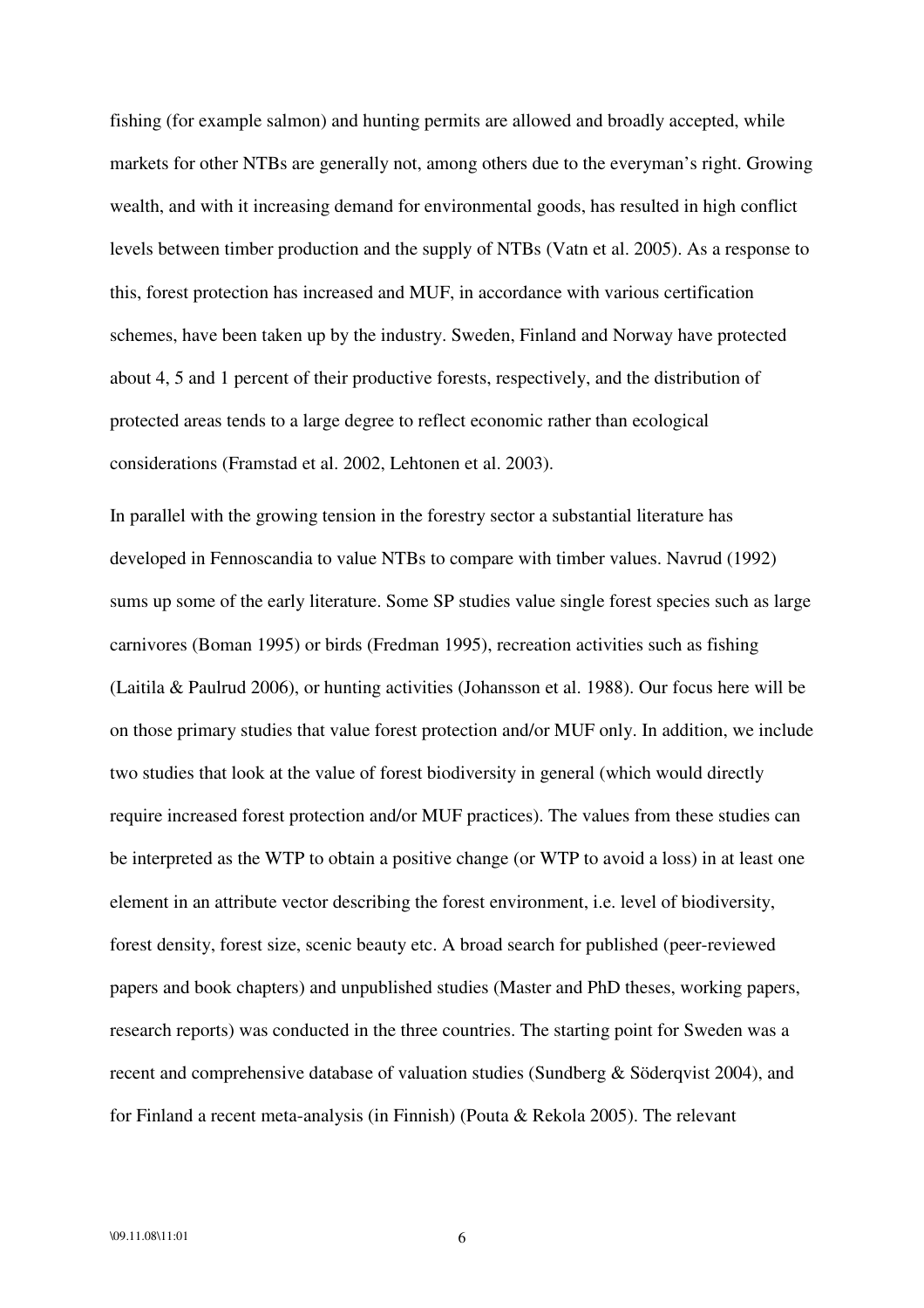references in these studies were supplemented by a few more recent studies<sup>7</sup>. The search was limited to studies written in Swedish, Norwegian or English, which most likely has not skewed the selection unduly<sup>8</sup>. The search turned up about 50 studies reporting different aspects of the results from around 30 different SP surveys (see Table 1).

#### [Table 1 about here]

As can be seen from the table, the number of surveys is distributed fairly evenly between countries, though more surveys have been conducted in Finland in recent years. There is a mix between valuing full forest protection and MUF at the local, regional and national levels. Many of the Norwegian studies focus on the forest area just north of the capital Oslo ("Oslomarka"), an area of significant friction between forestry and environmental and recreational interests. All the national (and to some extent regional) level surveys cover both users and non-users. It is interesting to note that Norway has a tradition of conducting more in-person interview surveys, perhaps reflecting the funding situation for such research. There is a mix of dichotomous choice (DC) and open-ended (OE) CV WTP question formats used, while the CE approach, which has come into fashion internationally in recent years (Hanley et al. 1998), has been tried only once or twice. Other interesting features of the Fennoscandian forest SP research, not displayed in the table, is that a range of payment mechanisms are used (from voluntary contributions to tax and user fees) and that only one study use an actual payment mechanism (Veisten & Navrud 2006). All studies but one ask for WTP (either for a gain or to avoid a loss), and not WTA. No studies use more advanced WTP question formats, such as the double-bounded DC or iterative bidding. Econometric approaches to estimate the data vary widely (see next section), and cover a range of parametric and non-parametric approaches especially in the Swedish and Finnish studies. Many studies specifically test for

<sup>&</sup>lt;sup>7</sup> Olsson (1993) was excluded since the study valued a cableway entry to a forest, while Johansson & Zavisic (1989) was excluded due to insufficient reporting.

<sup>&</sup>lt;sup>8</sup> Swedes and Norwegians generally understand the two languages, but not Finnish. A large number of Fins, on the other hand, also understand Swedish and Norwegian. Only two studies referenced in Pouta & Rekola (2005) are known be excluded by this rule, as most of the relevant studies from Finland are in English.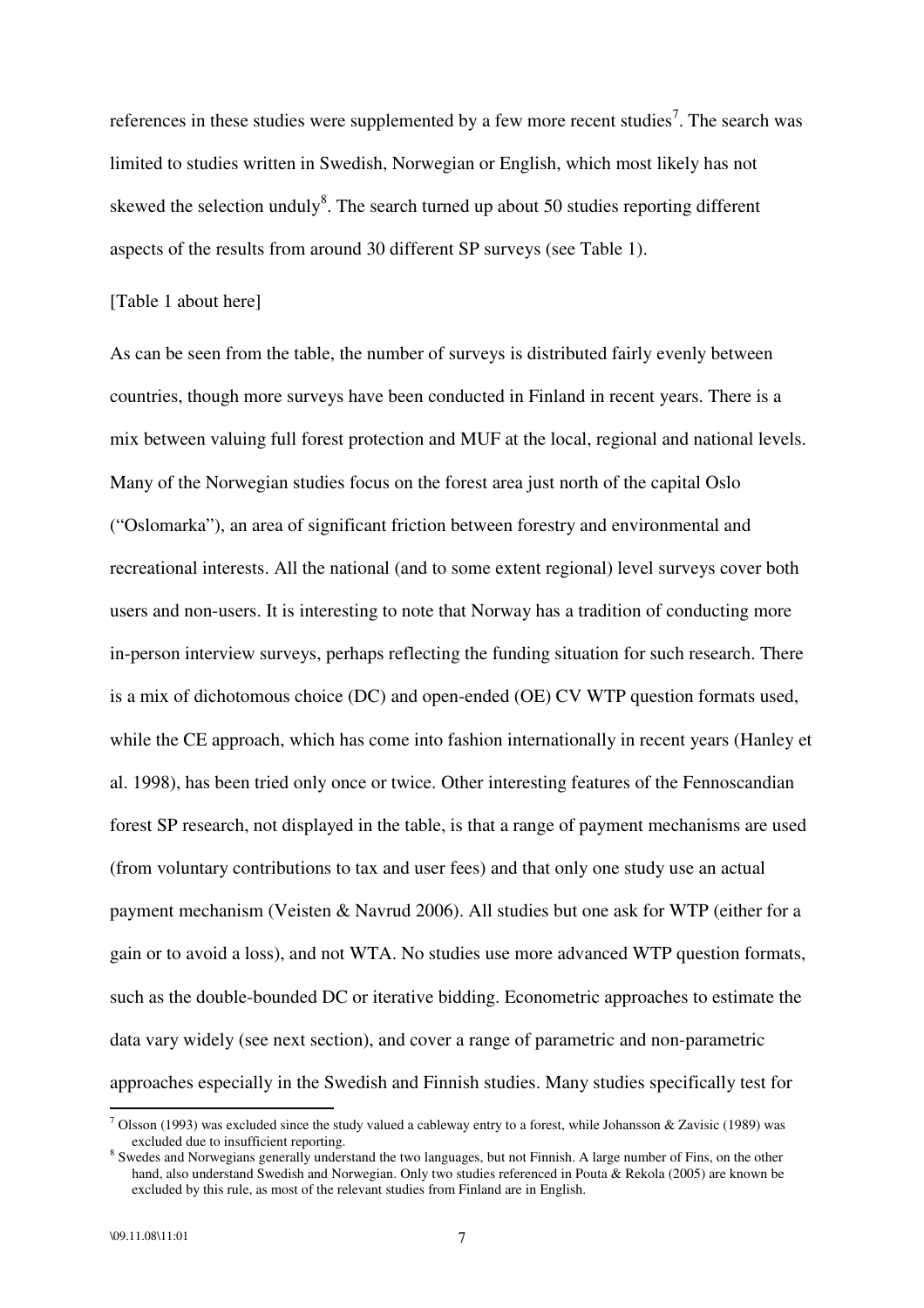WTP's sensitivity to scope, most often presented as size of forest (in percentage or hectare ha). As we shall see, this simple approach is fraught with difficulties for forest goods. Few surveys remind the respondents of substitutes and budget constraints. While it is difficult to discern a trend in the research judging from an overview like this, it seems that the DC approach has become more common in the years after the NOAA panel report (Arrow et al. 1993), but that the in-person interview mode has not. Another trend, as can be expected, is that survey instruments have gradually become more realistic, informative and sophisticated. The selection procedure for estimates included in the meta-regression analysis and explanation of the WTP estimate format and variation (the last two columns in the table above) are left for the next section

## **Metadata and hypotheses**

#### *Data*

SP studies typically explore impacts of different methodological assumptions and to a lesser extent conduct the survey to obtain one single WTP estimate of the environmental change in question, for example for use in cost-benefit analysis (CBA). This practice, driven by which studies tend to get published, makes the reporting very diverse and the metadata coding process complex. Some of the studies report extensively and also annex the full survey instrument while others are silent or very brief on important dimensions of the survey design and results. Even the average WTP for the sample is sometimes not reported. The collected SP studies in Table 1 were coded in a spreadsheet for variables hypothesised to have explanatory power for the variation in WTP. The coding procedure is an iterative process as new studies added to the spreadsheet may require recoding of previously recorded ones. The explanatory variables were chosen based on theory and previous empirical meta-studies, and the availability of information in the SP studies. It is a challenge and a judgment call for the meta-analyst to make the trade-off between the number of potentially interesting explanatory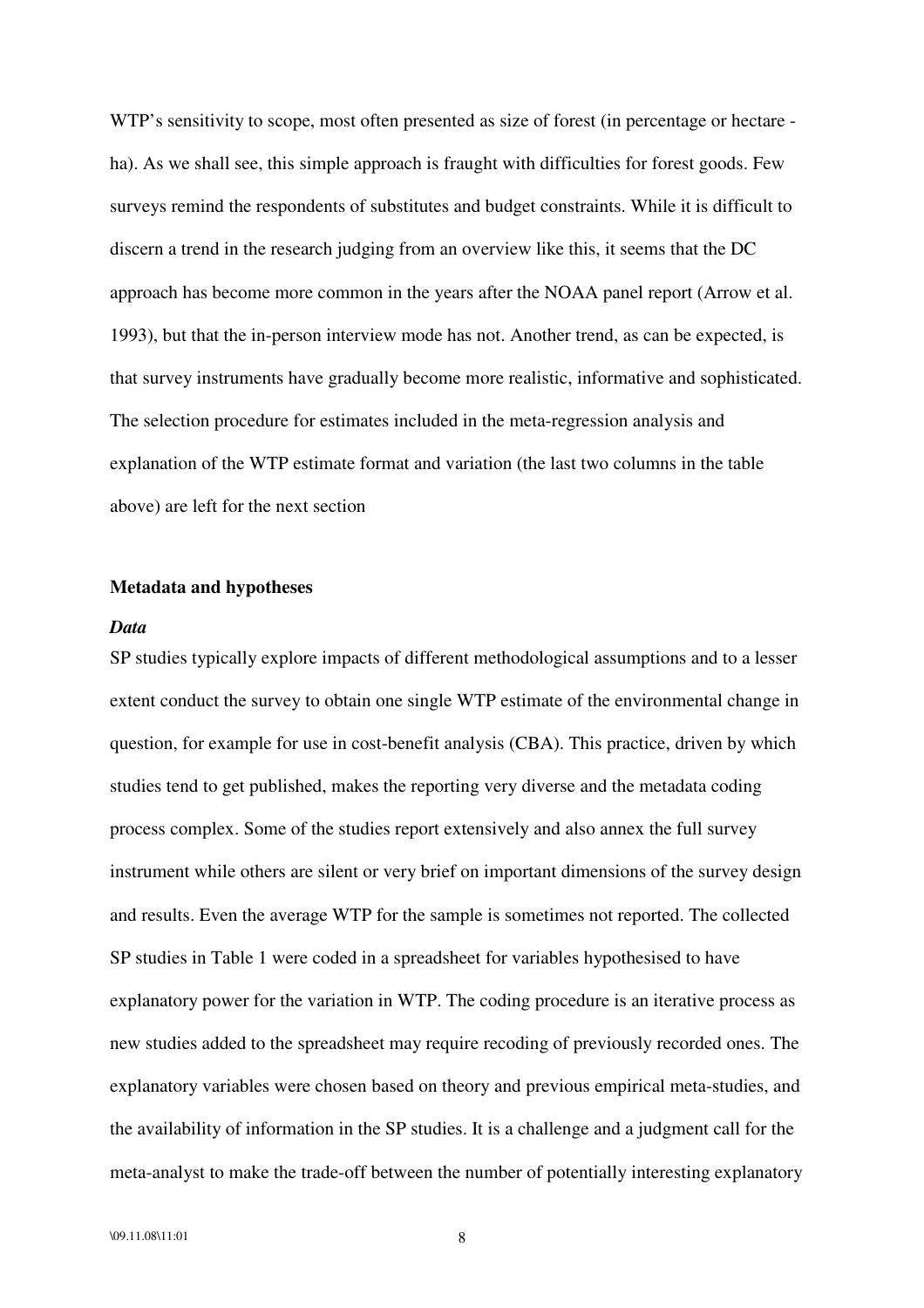variables to include in the analysis and exclusion of relevant studies due to limited reporting. The more explanatory variables that are included, the fewer studies will have complete reporting for all variables. Further, too many variables will lead to over specification of the model, while too few will fail to capture important variation in the data. There is no consensus in the literature on how to resolve this meta-analysis scope problem, or other judgments required by the meta-analyst, other than to state clearly which choices have been made in the analysis and to conduct sensitivity analysis. Some meta-analysis applications may require a narrower scope, for example including studies using certain specific methods only. Generally, many meta-analysts recommend "to err on the side of inclusion" of studies and estimates (Stanley & Jarrel 2005). This is the principle we abide by here, but we also investigate the sensitivity of our results to changes in the scope of the meta-analysis. We began by recording all raw WTP estimates reported in the 50 studies, which amounted to some 250 observations from the 29 surveys<sup>9 10</sup>. The number of observations ranged from around 35 in Strand & Wahl (1997) to one observation from several studies. Many of the estimates reported from the same study varied only along dimensions of statistical modelling choices (especially for DC or OEPC data), which were often impossible to code accurately due to insufficient reporting. Instead of including all of these as study-to-study level background, as recommended for variation due to "*minor modelling choices"* by Stanley & Jarrel (2005:137), we averaged them into one or more observations. For example, if a study reported 9 WTP estimates for probit, logit and non-parametric statistical models, respectively, for three different sized forest protection plans and all other variable values are the same, we include one average WTP estimate for each protection plan in the meta-data (i.e. three measurements). In this way all estimates were included but weighted down. This was done to reduce substantial variation and

<sup>&</sup>lt;sup>9</sup> Two or three studies reported WTP estimates by socioeconomic categories (age groups, income and education levels) within the sample in addition to sample WTP estimate with average socioeconomic variable values. In these cases, only the sample average WTP estimates were included in the meta-data set.

<sup>&</sup>lt;sup>10</sup> The full data set is available in an Excel spreadsheet on request from the author.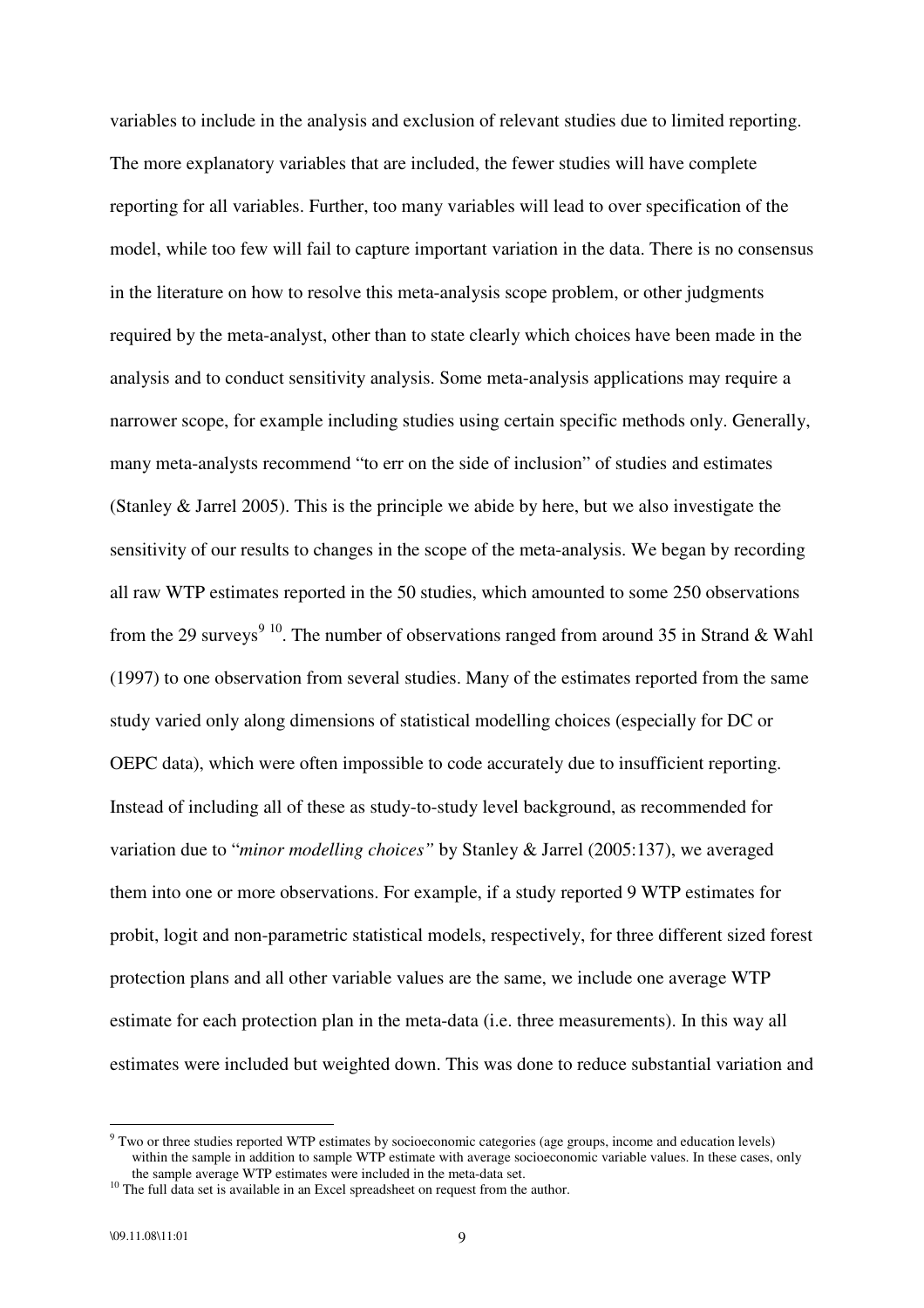noise in the data due to statistical modelling choices our statistical model was not intended to explain. Averaging was also done with WTP estimates reported for different subsamples that could not be distinguished by our explanatory variables (for example samples split depending on attitudes to conservation or ethical dimensions, various trimming procedures etc). Further, we excluded overall sample averages if sub-sample averages for the same survey had also been reported. Some of the studies reported income, age, and education levels for their sample. Preliminary analysis with some 40-50 observations showed that these variables were generally insensitive to differences in WTP estimates $^{11}$ . This is a very common result in SP meta-regression analyses (Rosenberger & Loomis 2000a, Johnston et al. 2003, 2005). Finally, about ten observations that only varied along socioeconomic dimensions, for example WTP for different education or age segments of the sample, were taken out leaving a final metadata set of 72 observations. The density of the WTP estimates are given in Figure 1 below, and has a similar shape as in other meta-studies (for example, Rosenberger & Loomis 2000a): [Figure 1 about here]

The variables that were eventually retained and fully coded are given in Table 2 below, and explained and justified in the next section. We chose long-term<sup>12</sup> average annual WTP per household as the base format (as this is most commonly asked) and coded WTP given in other formats (such as WTP per individual, per month, lump sum contribution etc) using dummy variables. An alternative would have been to adjust all reported estimates into an annual household WTP. Since respondents' discount rates are not known, we felt it was more prudent to use dummies. To make WTP from different countries comparable, estimates from Sweden and Finland were converted to NOK at the year of the survey<sup>13</sup> (rather than the publication

 $11$  Some meta-analyses supplement lacking primary socioeconomic data with official statistics. This is not likely to make WTP *more* sensitive to variation than for the primary data, so this approach was not followed here.

 $12$  WTP asked for 10 years was included in this category as people most likely do not distinguish between 10 years and an indefinite horizon.

<sup>&</sup>lt;sup>13</sup> In some rare cases the year of reported WTP estimates was unclear. We have assumed reported in current values of the year of the survey (rather than for instance year of submission to a journal etc)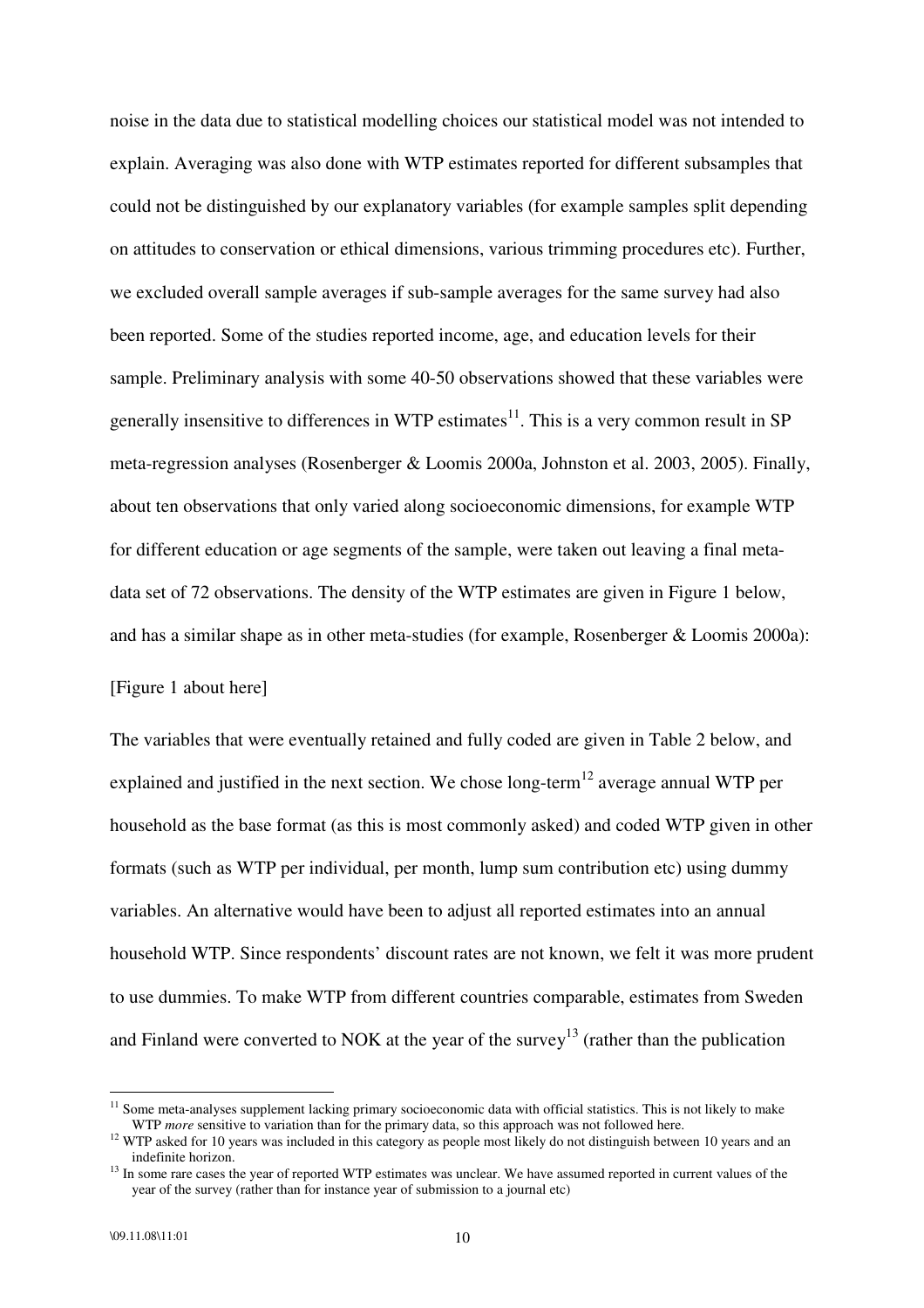year) using annual average OECD Purchase Power Parity (PPP) rates, and then adjusted to 2005 figure by use of the standard Norwegian consumer price index  $(CPI)^{14}$ . The reason for using PPP to adjust for differences in actual purchasing power is that nominal exchange rates may not accurately measure differences in income and consumption (and therefore WTP) between countries. Using the Norwegian CPI implicitly assumes that WTP for NTBs increases at the same rate as market goods.

We included a set of methodological variables that are often used in SP meta-analyses, such as WTP question and reporting formats, survey mode and response rates for mail surveys, payment vehicles, and whether the WTP is asked from an individual or on behalf of a household. Instead of excluding observations on the basis of subjective judgement of study quality, a procedure that is generally not recommended in the meta-analysis literature (Woodward & Wui 2001), we include proxy variables for quality; whether a study is a master thesis or otherwise unpublished (i.e. a research report or working paper). It is, however, difficult to capture the quality dimension with the "unpublished" variable as some of the studies (especially working papers) at some point may be published. In addition, SP metaanalyses sometimes use the year of the survey as a proxy for methodological quality assuming that advancements in SP methodology over time introduce prudence in survey design resulting in lower WTP estimates (Johnston et al. 2005). We favour a different interpretation (see next section). We also separate whether a mail survey has high, medium or low response rates. Finally, the last set of variables tries to capture the variation in good characteristics, along dimensions of geography (local or regional), country, time of the year (autumn/winter vs spring/summer), scope (forest area percentage or ha) and other characteristics (use vs. nonuse, urban forest). Our expectations and hypotheses regarding the signs of the model parameters are provided in the next section.

<sup>&</sup>lt;sup>14</sup> This procedure is also recommended in the health benefit transfer literature, where international comparisons and transfer are more common (Eiswerth & Shaw 1997, Pattanayak et al. 2002)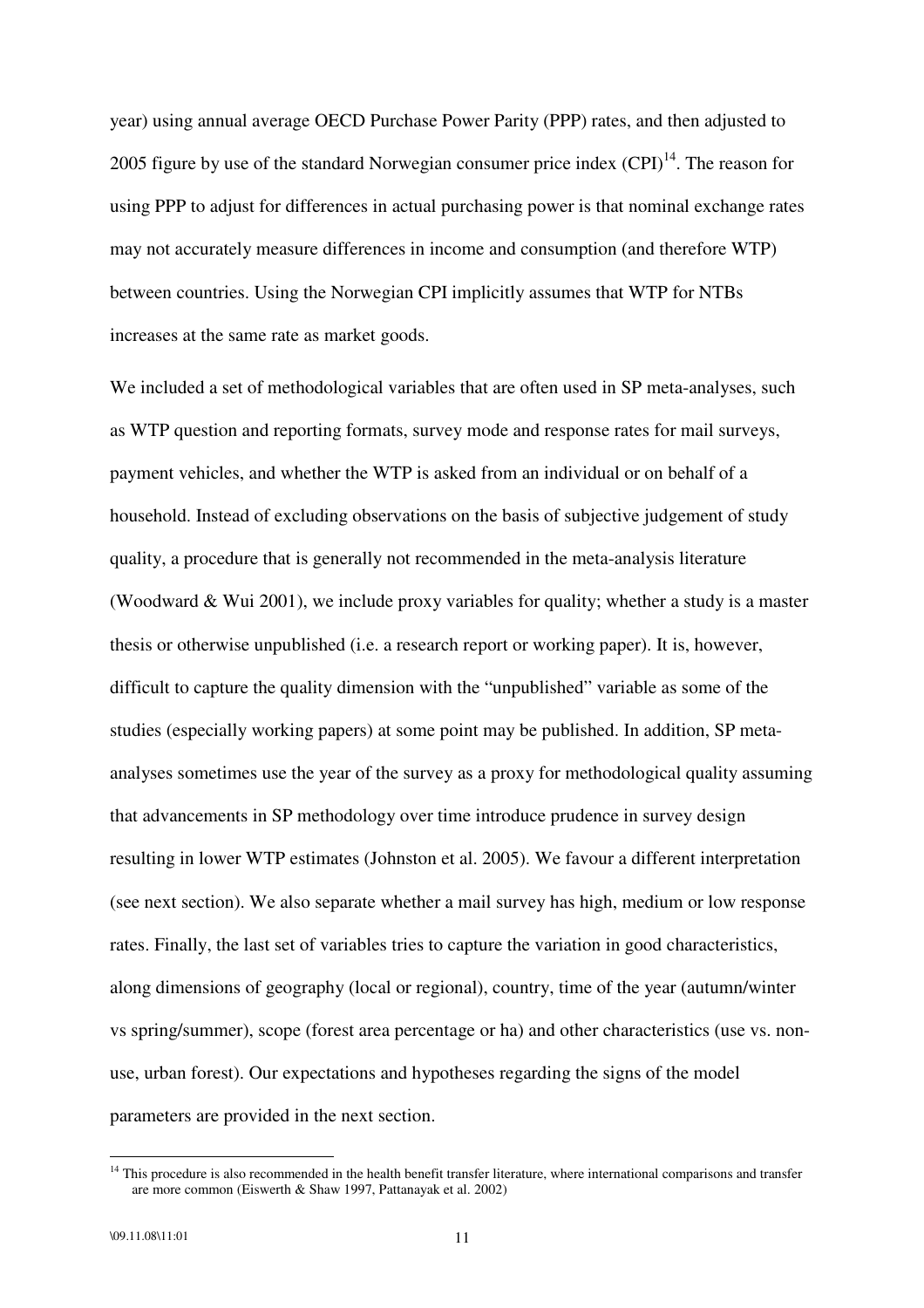#### [Table 2 about here]

#### *Hypotheses and expectations*

The large body of theoretical and empirical SP research, for example as summed up by Carson (2004) and Carson et al (2001) provide a rich set of expectations regarding the signs of our model parameters. We have indicated these in the third column of Table 2 above and provide justification in the following. Regarding the methodological variables and WTP question formats first ("OE" and "OEPC"), with some exceptions, most comparisons of OE and DC question formats suggest that the DC format produces estimates that tend to be larger (for example Cameron et al (2002)). The reasons are that OE tends to give a high number of zero bids due to free-riding behaviour and protest responses, and DC higher bids due to biases related to "yeah-saying" and different starting points, and distributional assumptions in the statistical analysis<sup>15</sup>. Comparisons between OE with the use of payment card and DC tend to show the same pattern (Cameron et al. 2002), though the results are more mixed. WTP estimates from OEPC surveys tend to be higher that those from OE surveys, among others since PC tend to reduce zero-responses (Mitchell & Carson 1989). We therefore expect both the OE and OEPC variable parameters to be negative (though less so for the OEPC) as compared with the DC base case.

Empirical comparisons of WTP estimates from mail surveys with in-person interviews are few and results mixed, though it is clear that survey modes do affect value estimates (Boyle 2003). There are forces at work in both directions. While an in-person interview may be better able to convey information about goods, it is not clear in general if this would lead the respondent to state a higher or lower WTP. However, in the case of highly complex goods such as forest protection and management, we hypothesise that interviews will lead to higher

<sup>&</sup>lt;sup>15</sup> As pointed out by an anonymous referee, the log-logistic type of models tend to give very high WTP estimates, and further, if the DC model does not allow for zero responses (the distribution does not include a spike), the WTP difference caused by a higher number of zero responses in the OE data may be spurious. We believe this problem is relevant to relatively few estimates in our data, and not significant enough to cloud the overall question mode comparison.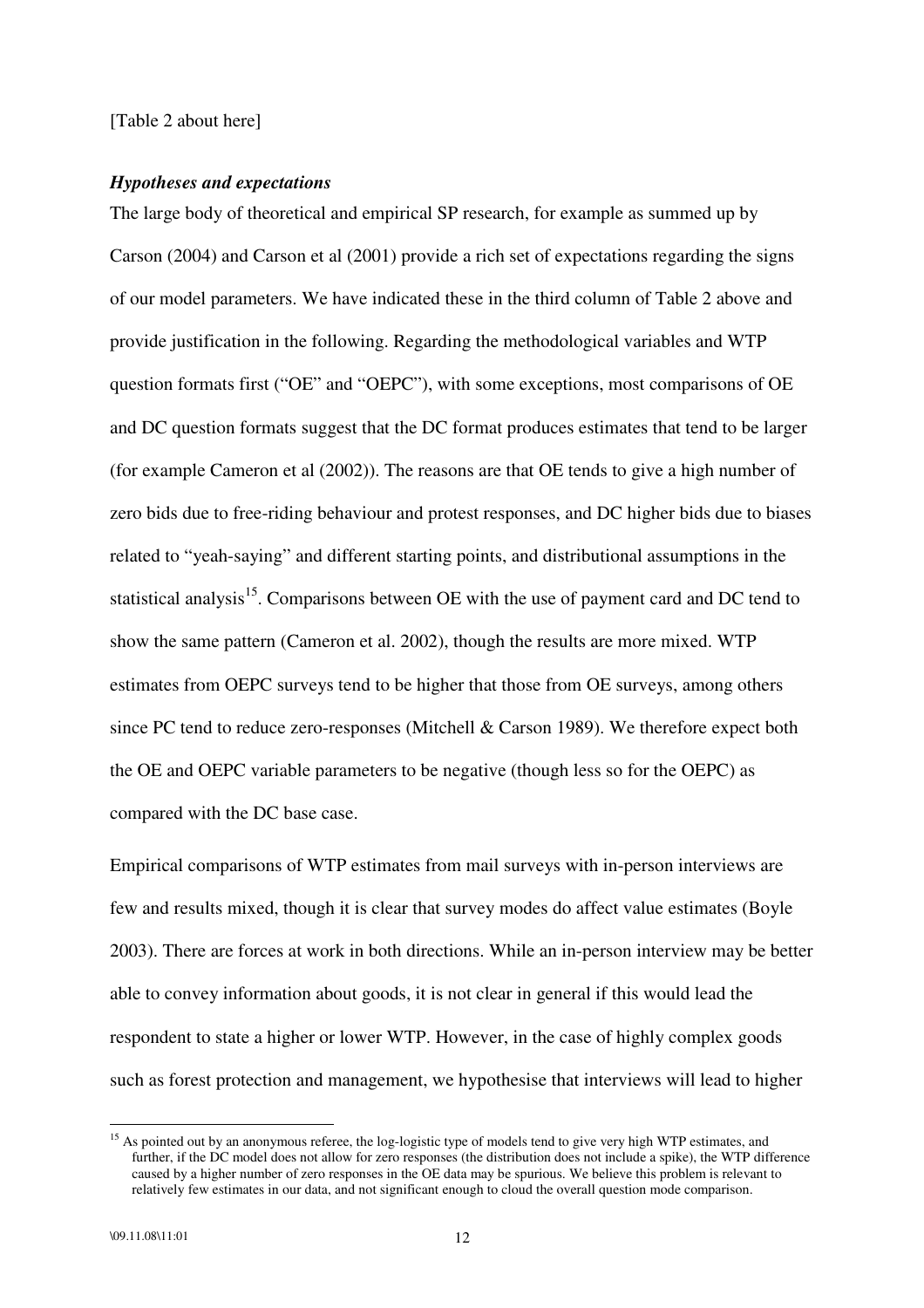WTP simply due to a better understanding of the good. Further, the reporting in in-person survey studies is often silent on the number of houses visited or people asked, before someone accepted to take the time for an interview. The people included in the data are of course the ones who accepted, who are likely to have higher WTP than the average person. This is the real response rate that should be compared with mail surveys. As is generally assumed, the higher the response rates, the lower the average WTP, since the survey has managed to capture more of the less-interested, low-WTP respondents. We use three mail survey dummies depending on reported response rates for the mail surveys, "Mailhigh", "Mailmed" and "Maillow". For the reasons above we expect them to be negative, and for the "Mailhigh" to be more negative than the "Maillow" coefficient. Response rates can also be interpreted as a proxy for study quality. As for the other proxy variables for quality, "Mscthesis" and "Unpub", it is unclear a priori how these variables relate to WTP.

To distinguish between different payment vehicles we use dummy variables for hypothetical voluntary contributions and actual payments ("Volunpv" and "Actualpay"). It can be expected that surveys requiring actual payments yield (much) lower WTP (Murphy et al. 2005). Research on voluntary contributions is more limited but it is likely that the voluntary payment vehicle may induce statements of higher WTP, since people do not expect to be charged the amount they stated if the project goes ahead (Boyle 2003). As pointed out by Mitchell and Carson (1989), choice of payment vehicle is about balancing realism with payment vehicle rejection and protest responses. Whether WTP is stated on other than a long-term annual basis, related to use or by (or on behalf of an) individual rather than a household, is captured by the three dummies "Otherpay", "Userpv", and "Individual". The "Otherpay" coefficient can be expected to be positive a priori. This is because WTP estimates stated for a limited time period, as once for all lump sum contributions, per month or per season would be higher, the latter two simply due to human calculation and discounting errors (for example Rabin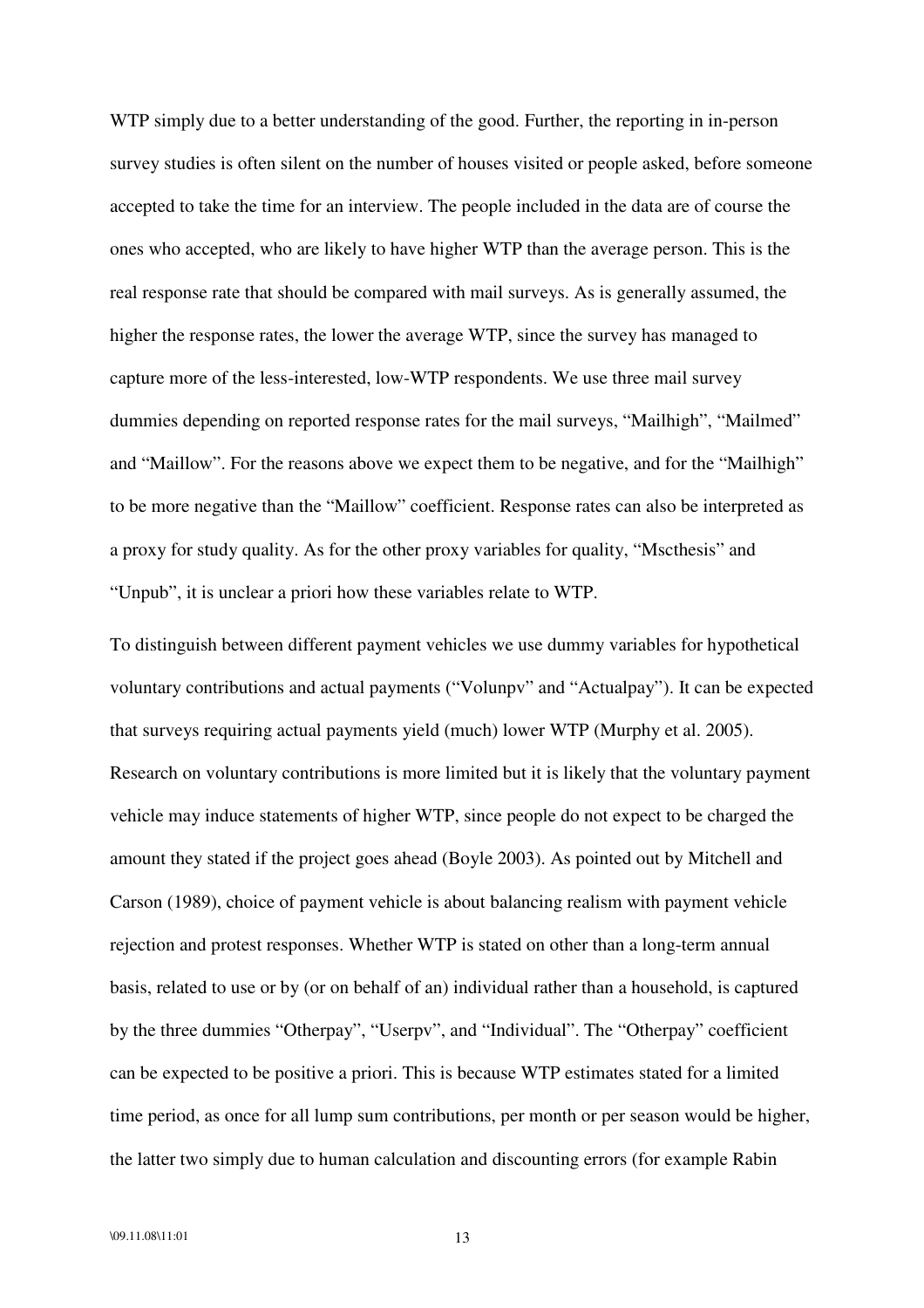1998). The "Userpv" dummy can be expected to be negative, as WTP related to use does not include potentially important NUV. Very limited research we are aware of has studied whether WTP for environmental goods tend to be different if stated by an individual or by (or behalf of) a household<sup>16</sup>. Quiggin (1998) finds that under certain conditions household WTP will be higher than individual WTP. On the other hand, there are also reasons why individuals may state higher WTP. For instance, as is known in marketing, the individual may in practice invoke one (and a higher) budget for personal consumption goods and one (and lower) budget when "forced" to take the whole household into account. On balance the a priori sign of the "Individual" parameter is not clear.

The next set of variables describing the good are included to investigate how peoples' preferences for forest protection and/or MUF are related to time, scope, geographical dimensions and certain other characteristics<sup>17</sup>. Many of the hypothesised relationships are largely of an exploratory kind, as the literature on forest valuation (or indeed SP research in general) is relatively silent and give limited theoretical or empirical guidance. Starting with the time dimension, standard neoclassical environmental economics would state that whether an individual is asked to value the same good at different times of the year should not matter to her valuation (Jakus et al.  $2006$ <sup>18</sup>, as WTP would take into account the (discounted) stream of benefits to her over all years and seasons from the proposed scenario. However, if asked specifically about WTP for forests activities in the winter season as compared to the summer, the WTP can of course be different as two essentially different goods are valued. As literally all of the SP forest surveys in the meta-analysis ask for WTP for protection or MUF unrelated to different seasons as such, we thought it would be interesting to study whether people would see through this "season illusion". If they do not, we hypothesise that they have a lower WTP

<sup>&</sup>lt;sup>16</sup> Bateman & Munro (2005) and Strand (2005) compare household and individual valuation related to risk reductions, but the results are not immediately relevant for forests goods.

<sup>&</sup>lt;sup>17</sup> Some of the variables included under the good description heading could also be called "methodological", but are included here as they relate specifically to the good valued.

<sup>&</sup>lt;sup>18</sup> Given constant utility function, budget constraint and supply of other unpriced, environmental goods.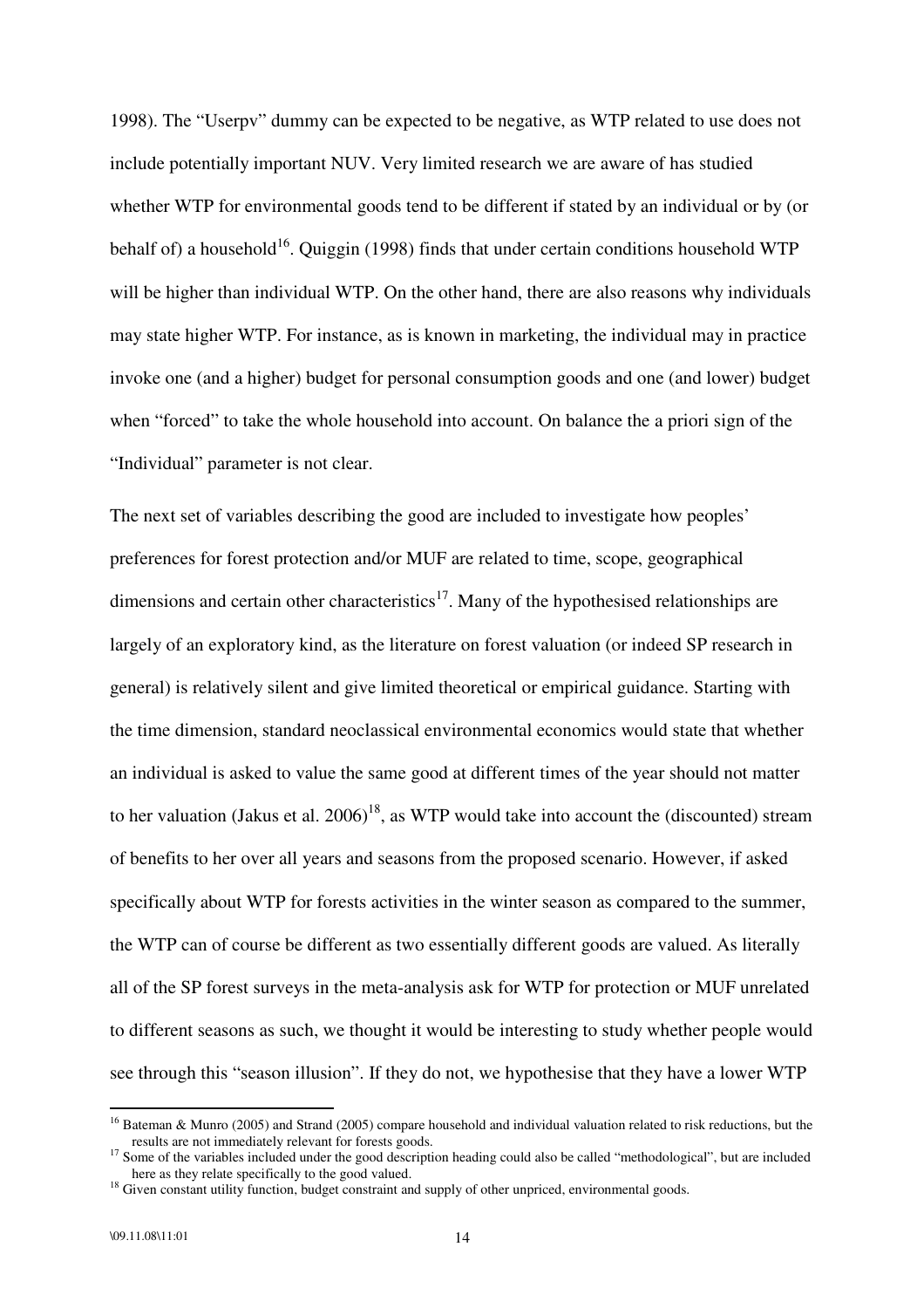when asked during the darker and colder autumn and winter months<sup>19</sup>, i.e. the "Season" parameter would be negative.

Another interesting, and largely explorative, question we ask is whether people value scenarios that involve full protection more or differently from scenarios that only propose MUF or a mix (using the dummies "Forestpract" and "Protmix"). It is not clear which direction this relationship would go. NUV is higher for protection almost by definition, though some people may have a positive WTP to keep up "traditional" forestry rather than to leave forests "idle" even if they will never use the forest. Full protection may also increase UV for example related to certain recreation activities, but may also make forests dark and less accessible due to fallen trees and dense undergrowth (Horne et al. 2005). Another factor is that people may prefer alternatives to full protection due to the (perceived) economic and cultural importance of forestry and high conflict levels in the three countries.

It is difficult to capture the quality and/or quantity (scope) of a forest good to study whether peoples' WTP is sensitive to different provision levels of the good. Protection vs. MUF captures one quality dimension, while the size in hectares or share of total land or forest area is a crude measure of quantity (included as the dummies "Forestarea", "Hafperc" and "Haperc"). To probe deeper into the issue of scope sensitivity, we code those surveys that explicitly mention as part of their good description the size and percentage of forest to be valued (dummy variable "Impl"). A complication is that when MUF is valued, the survey sometimes does not refer to a specific forest area (but implicitly, perhaps, means all the productive forests in the country). We therefore do not include the forest area and percentage variables in our primary estimation models in the next section, but utilise them when we look closer at the issue of scope sensitivity. Another factor complicating the issue of scope sensitivity is the geographical dimension of the good (captured in the dummy variables

<sup>&</sup>lt;sup>19</sup> The much documented psychological effect of lighter seasons on happiness, and its potential effect on WTP, may be difficult to discern from other aspects related to differences in the perceived forest good being valued.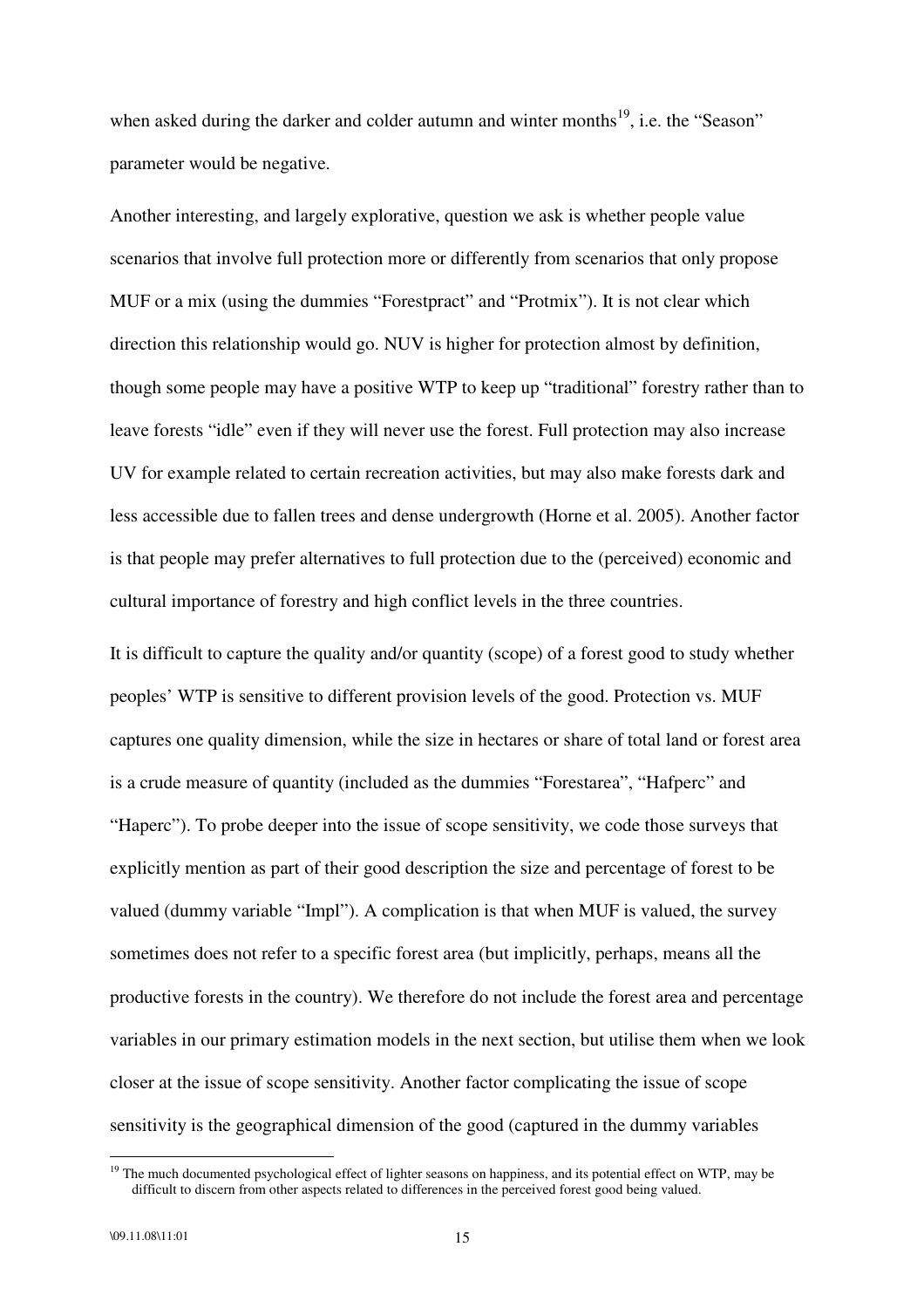"Localgood", "Reggood"). The protection of a local municipality forest may yield higher WTP per person than for a national forest protection plan although the size of the forest is marginal. An interpretation of this phenomenon and a common result in the literature is that WTP decays with distance. Multiplied with the relevant population around the municipality forest, however, the total WTP is of course much lower. Using a measure of per person WTP/area as dependent variable or relating average WTP per person blindly to the size of the forest would of course not be meaningful. We return to the issue of scope in the next section. We further include dummy variables for forest environments that are primarily urban ("Urban") (in or adjacent to large cities). Urban forests have potentially high UV but arguably lower NUV for example related to biodiversity, which leaves an ambiguous sign for the parameter. A confounding factor is the higher incomes of populations in urban areas potentially pushing WTP estimates upwards, which we cannot easily control for. Without having strong a priori expectations related to country differences, we include dummies for Sweden and Finland (base case is Norway). Incomes in Norway are somewhat higher, the forest good somewhat scarcer (both in terms of percentage protected and total forest area), which would tend to generate higher Norwegian WTP estimates. On the other hand, the demonstrated willingness to protect forests in Sweden and Finland and the relatively lower levels of user conflicts (Vatn et al. 2005), could reflect a higher underlying WTP for forests in these countries.

We include a dummy for whether respondents are asked WTP to avoid a loss or achieve a gain ("Avoidloss"). In principle, these need not be equal for an equal size change in environmental quality, as the reference scenarios are different. The extensive literature on psychological economics show that people tend to value losses higher than equal-sized gains (Kahneman & Tversky 2000), which would indicate a positive parameter value for this variable. However, in many studies it is not always very clear whether respondents are asked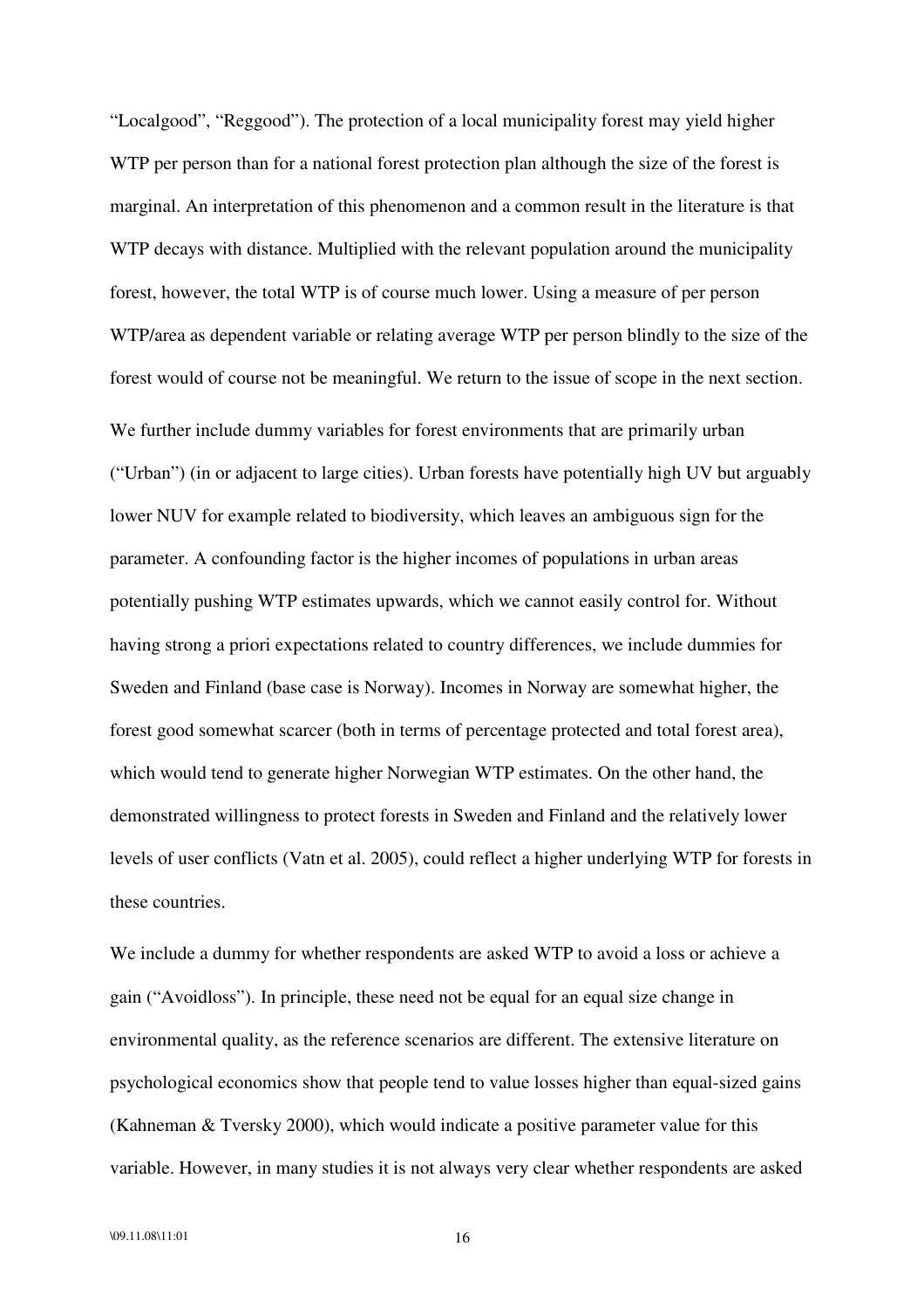their WTP to avoid a loss or to achieve a gain. For example, if you ask for WTP for forest protection, and the baseline scenario is accelerating loss of biodiversity, the estimate should be interpreted as WTP to avoid a loss. However, in another survey, the default scenario may be status quo, and increased protection a genuine positive change. As we indicated in Table 1 above, both of these approaches are equally common<sup>20</sup>. These ambiguities are generally caused by unclear good definitions and fuzzy scenario descriptions.

Further, we separate those surveys that stress user respondents over a mix of use and non-use respondents (not necessarily related to user payment vehicles, "Userpv") with the dummy "Use"<sup>21</sup>. We hypothesise that users generally have higher WTP than non-users, because users are likely also to have higher NUV, i.e. they are more likely to want to protect or better manage forests (over and beyond providing them with for example recreational areas). Finally, we include a dummy for the year of survey. Rather than interpreting year as variable indicating quality, as discussed in the previous section, we would rather interpret this variable as capturing trends over time in WTP, for example reflecting increasing relative value of forest goods compared to other goods measured in the CPI due to growing scarcity and higher interest in and use of environmental goods in Fennoscandia<sup>22</sup>. We would therefore expect a positive parameter for this variable.

<sup>&</sup>lt;sup>20</sup> In principle, one could imagine three different cases: (1) *Increasing* environmental quality over time compared to a constant path, (2) *Decreasing* environmental quality compared to a constant path, and (3) Increasing environmental quality compared to a decreasing path.

<sup>&</sup>lt;sup>21</sup> It was impossible to classify estimates into UV and NUV, as most of the studies do not explicitly use this distinction. However, we were able to classify studies that were predominantly asking users or focusing on use values, while the rest would include a mix.

 $22$  As mentioned, we found that WTP is generally insensitive to income (in the subset of the studies that reported it). Hence higher incomes can in our case not explain the increase in WTP over time. However, the way income is measured in CV surveys may not adequately capture the growing wealth in Fennoscandia (for example in property values). A study in Sweden that pools several data-sets allowing a more comprehensive analysis finds positive elasticity of WTP for environmental services to income (Hökby & Söderqvist 2003).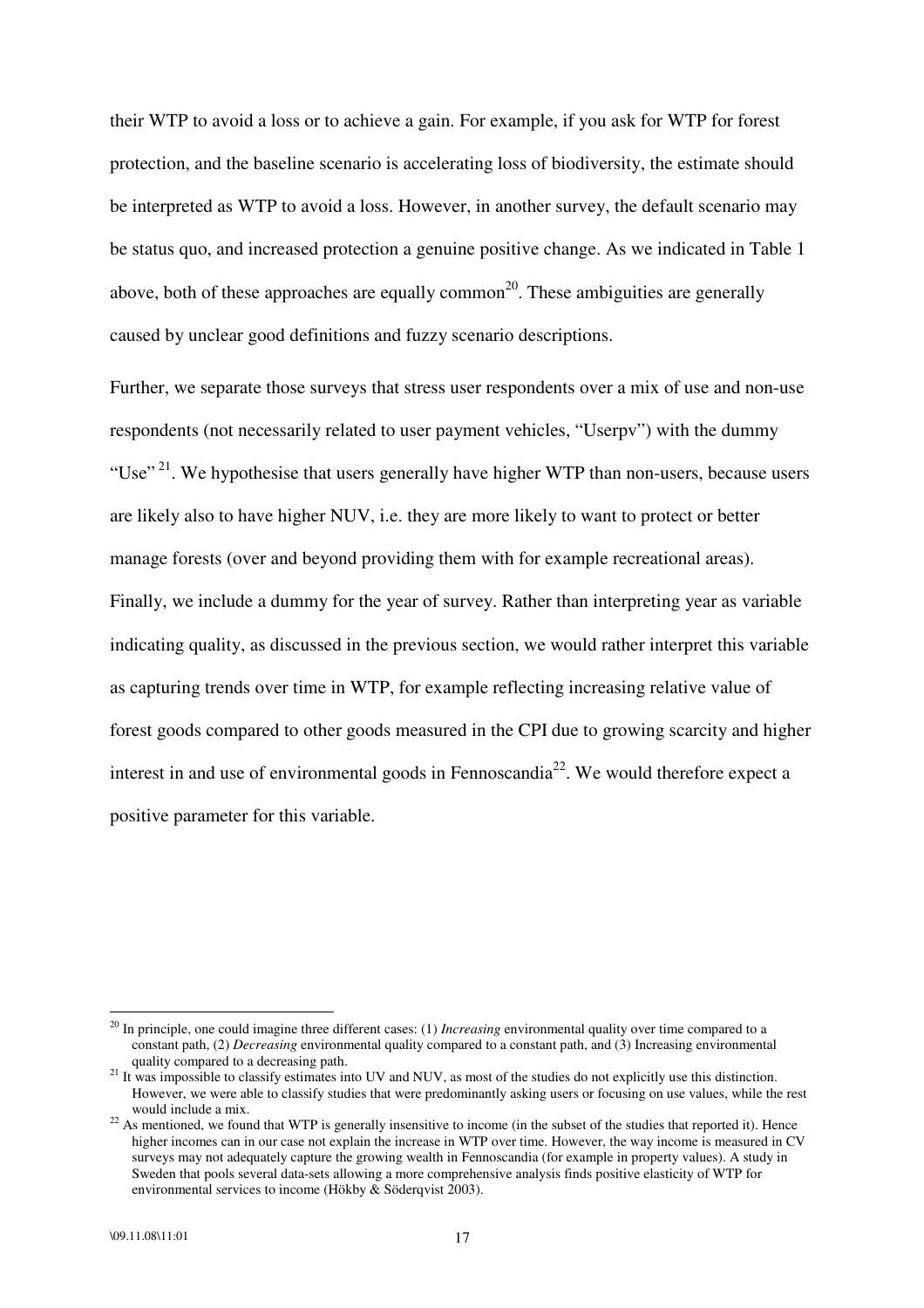#### **Model and results**

#### *Meta-regression model*

To analyse the impact on WTP of the explanatory variables above, the following standard meta-regression model is applied. A number of m  $(m = 1,...,M_s)$  WTP estimates are identified from each study  $s$  ( $s = 1,...,S$ ), and the total number of WTP estimates can then be denoted  $=$   $\sum_{s=}^S$  $M = \sum_{s=1}^{3} M_s$ . The set of k (k = k,..,K) explanatory variables or regressors are further denoted  $x_{k,ms}$ . Measurements from the same SP study may share many of the same values (for example year, geographical area, payment vehicle etc) while varying along other dimensions (for example WTP question format). Hence, generally the random error for both the study and measurement levels may have an impact on the measurement of WTP, and the metadata may display panel effects. A meta-regression model that captures these two levels of error can be formulated as follows (Bijmolt & Pieters 2001):

$$
WTP_{\text{ms}} = \beta_0 + \sum_{k=1}^{K} \beta_k x_{k,\text{ms}} + e_{\text{ms}} + u_s
$$
 (1)

where  $\beta_0$  is the constant,  $\beta_k$  the slope parameter, and  $e_{ms}$  and  $u_s$  the random error terms for the measurement and study levels, respectively. The error terms are assumed to be normally distributed with zero mean and variances  $\sigma_e^2$  and  $\sigma_u^2$ . There are several approaches to estimating this model depending on assumptions regarding the error covariance matrix. The simplest approach to the data, which has been used in several meta-analyses (Loomis & White 1996, Rosenberger & Loomis 2000a), is to treat all measurements (regardless of the source study) as independent replications and hence assume that study level error is zero. This model can be estimated using simple ordinary least squares (OLS) and may in many cases work well (Rosenberger & Loomis 2000b). A more advanced approach often used in meta-analysis is to apply a Huber-White robust variance estimation procedure to adjust for potential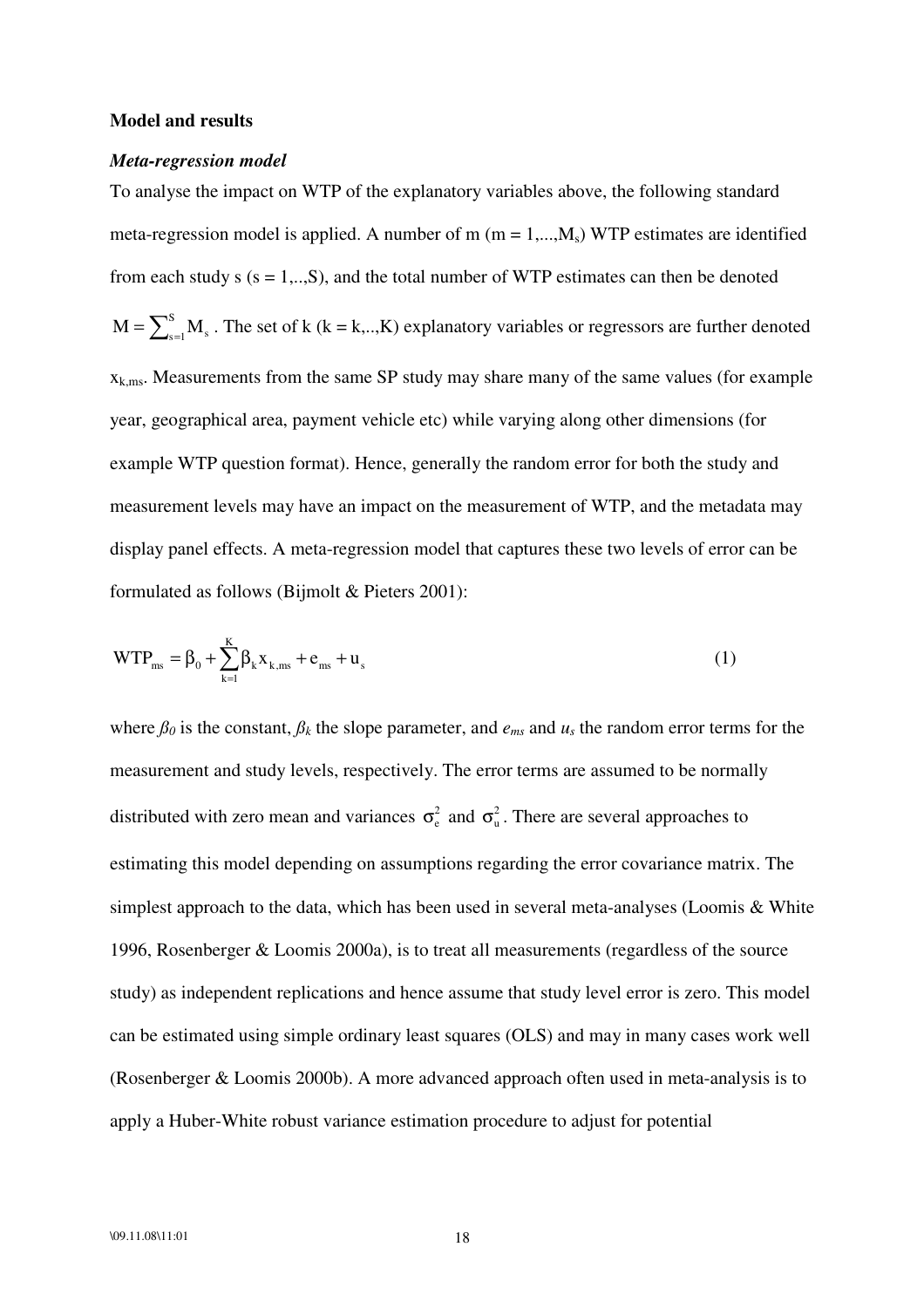heteroskedasticity and intercluster correlation<sup>23</sup> (Smith and Osborne 1996). If such correlation exists, the OLS regression will be inefficient and inconsistent in estimated parameters. The Huber-White procedure does not affect the parameter estimates of the model, but provides robust standard errors of the parameters. Several authors advise against weighing estimates from different studies so that each study counts equally in the data, on the grounds that the information from the data is not used optimally (Bateman & Jones 2003). Regarding specification of the functional form of the regression equation, there is no clear consensus in the meta-analysis literature. The most common specifications are linear, double log, semi- and translog (Johnston et al. 2005). Given this empirical framework, we choose four different models. The first is a simple OLS, the second and third are Huber-White robust estimations for the untransformed variables and a double log specification<sup>24</sup>, respectively. The fourth, and final model is a version of model 2, where we following Rosenberger & Loomis (2000a), retain only those variables that are significant at an 80 per cent level or better based on tstatistics.

# *Model results and discussion*

#### *Results*

The regression results displayed in Table 3 below show that the models fit the data well and that many of our empirical or theoretical expectations are confirmed. The four models explain more than three quarters of the variation in the data, which is high compared to other metastudies with  $R^2$ 's sometimes as low as 0.25 (Rosenberger & Loomis 2000a). Likelihood ratio tests further demonstrate that the parameters are jointly significant at  $p < 0.01$  in all models. Starting with the first model, it confirms several of our expectations to the methodological variables, where such prior expectations exist. Open ended WTP format (OE, though not

<sup>&</sup>lt;sup>23</sup> Some meta-analysis studies use multilevel models, but often find little improvement on the standard models applied here (for example Bateman & Jones (2003), Rosenberger & Loomis (2000b)). We therefore do not pursue this approach here.

<sup>&</sup>lt;sup>24</sup> Only the continuous "Year" variable of the regressors is transformed, while the dummy variables are kept on a linear form.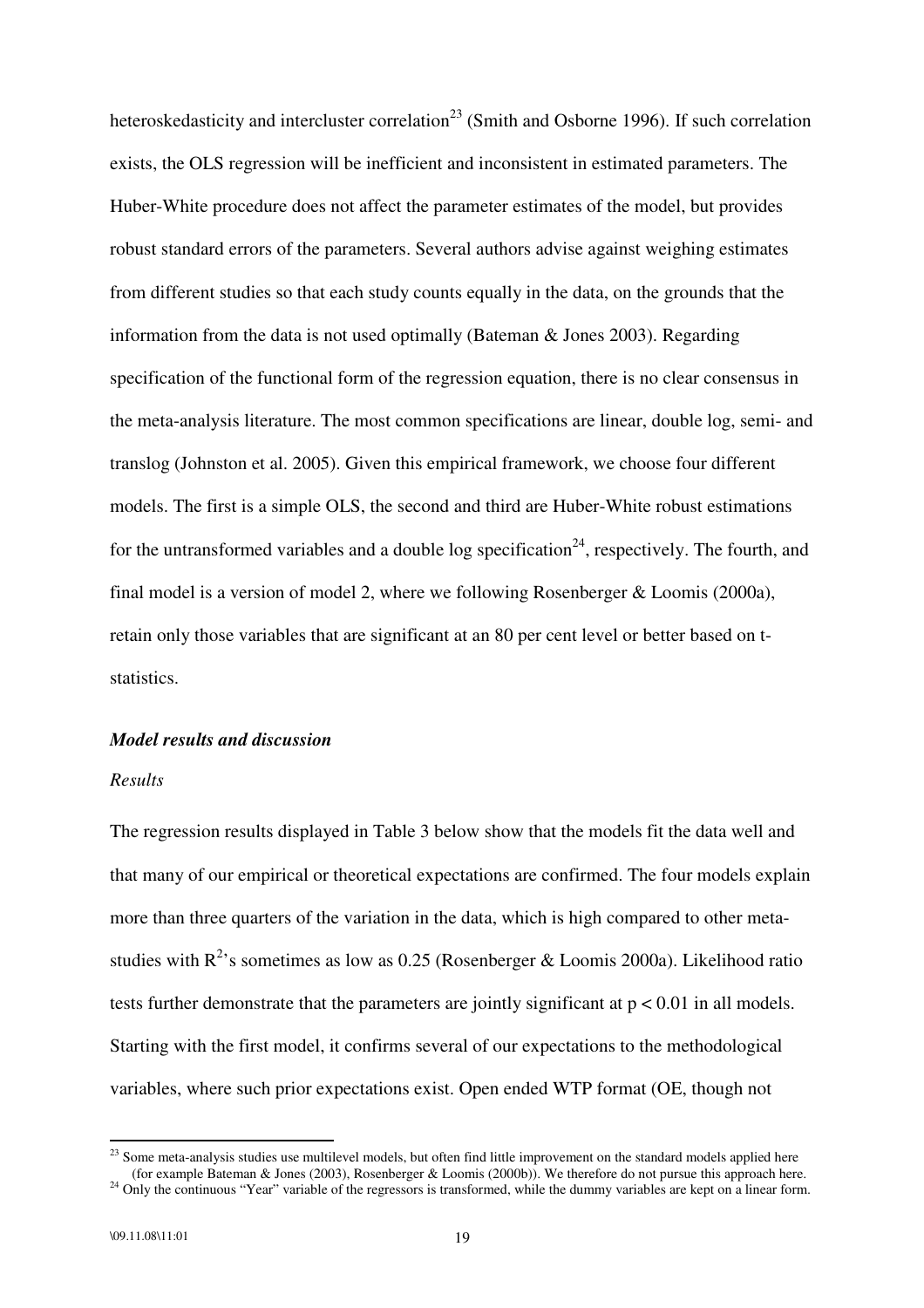OEPC), payment vehicles ("Voluntpv" and "Actualpv"), and the mail survey variables all have the expected signs and are highly significant ("Mailhigh", "Mailmed", "Maillow"). It is worth noting that the coefficients for the mail survey variables are ranked as expected: the higher response rates the lower WTP. OEPC shows, somewhat unexpectedly, a low positive coefficient, though statistically insignificant. The "Otherpay" variable has the expected sign, but is not significant.

#### [Table 3 about here]

The model further shows that people have significantly higher WTP when stated as an individual than for a household. This result is interesting, but there is little research, we are aware of, that study such differences. One possible explanation we have mentioned is that a person asked for household WTP automatically is forced to think about a more restrictive family budget constraint, than an individual considering her own private consumption budget only. There are very few observations for CE, and the model is unable to distinguish CE estimates from CV DC estimates. The study quality dummies related to whether the estimates have been published or not ("Unpub") or are from Master theses, give significantly different (negative) WTPs as compared with the other studies in the meta-data. This result is not immediately easy to explain, as a normal assumption many analysts make (though likely not based on hard evidence) is that higher methodological prudence should lead to more conservative and lower WTP estimates. This is not the case here, and may raise questions about inclusion of such studies in meta-analysis and benefit transfer exercises.

We included a range of good description variables of a more explorative kind, i.e. not much research has been conducted on which to base solid prior expectations. The geographical variables in the model show as expected that regional and local forest goods are valued higher than a forest on a national level (the base case), though the latter is not statistically significant. Further, Sweden and Finland do not have significantly different WTP than observed in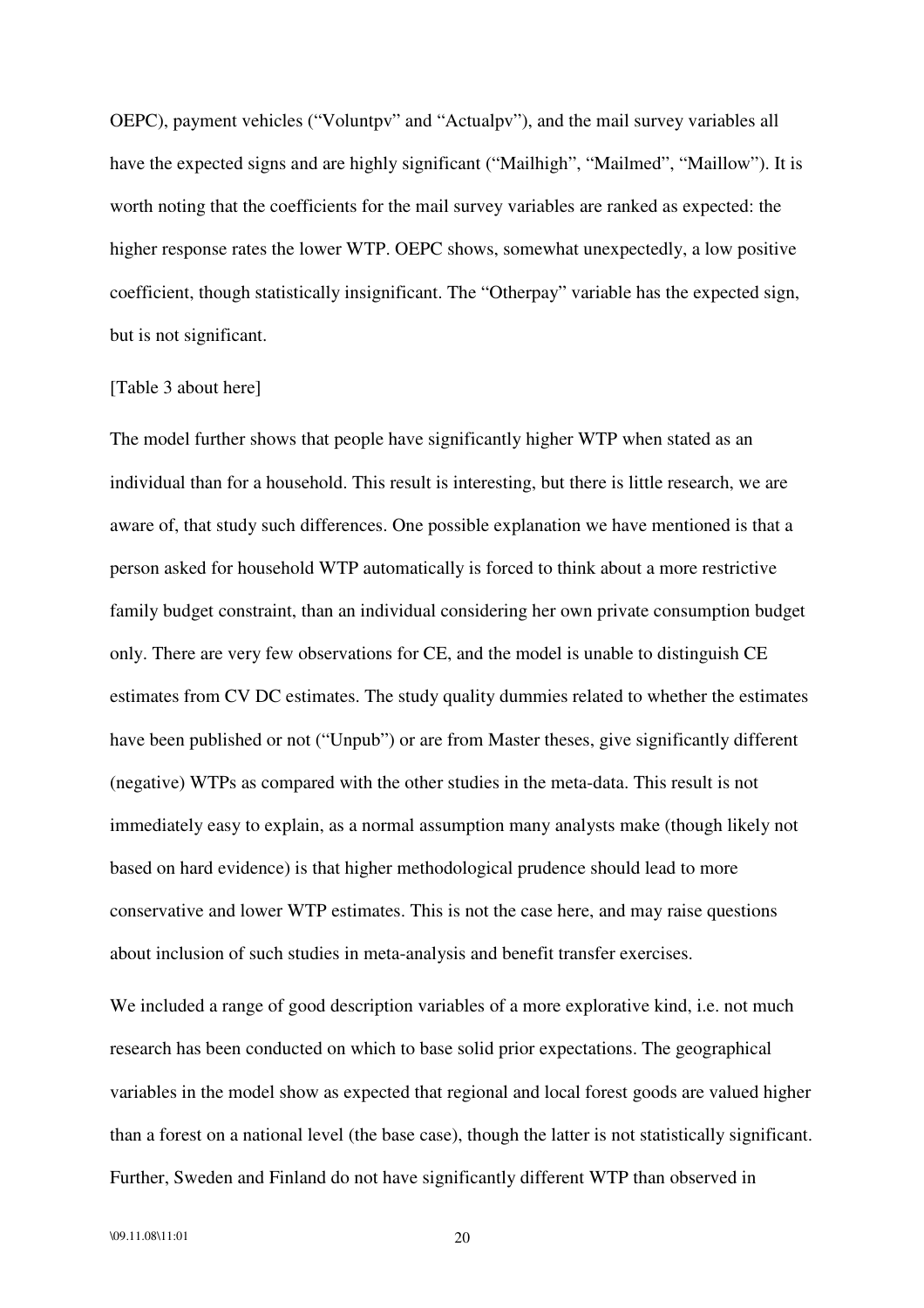Norway. Urban forests are valued lower than other forests, which may indicate that NUV of non-urban forests is important. As hypothesised, WTP to avoid a loss is higher (though not significantly so) than WTP for a gain. WTP from users or related primarily to use ("Use") is not statistically different than from a mixed group. We also hypothesised that respondents would consider protection, MUF or a mix of the two as different types goods. Our results here are somewhat puzzling, as it seems that respondents value full protection lower than MUF ("Forestpract" is significantly positive), but higher than a mix between the two ("Protmix" is significantly negative). Further, it also seems to be important to the stated WTP whether forest area and percentage have been explicitly mentioned in the survey ("Impl" is positive and significant). These results are of an exploratory kind, but shows at least that it is not immaterial to people whether it is question of full protection or just a change in existing forestry practices. More research is required to probe deeper into people's preferences for different types of forest regulation.

Finally, the results regarding the temporal dimension are interesting. We hypothesised that people may value forests lower in the autumn/winter as compared to the spring/summer, due to a "season illusion". Our model shows that the season variable is negative and highly significant. In trial runs of the OLS model we also coded a winter-variable (November-March) to see if the snowy season would be a better categorisation, but for this variable we found no significant effects. There is not much theory and empirical evidence we can rely on to explain the negative season parameter, so it should be interpreted with caution. We also find as expected that the year of the survey influences WTP positively, indicating increased relative value of forest amenities in Fennoscandia over the last 20 years. Also for the temporal dimension, more research is required to better understand which forces are at work.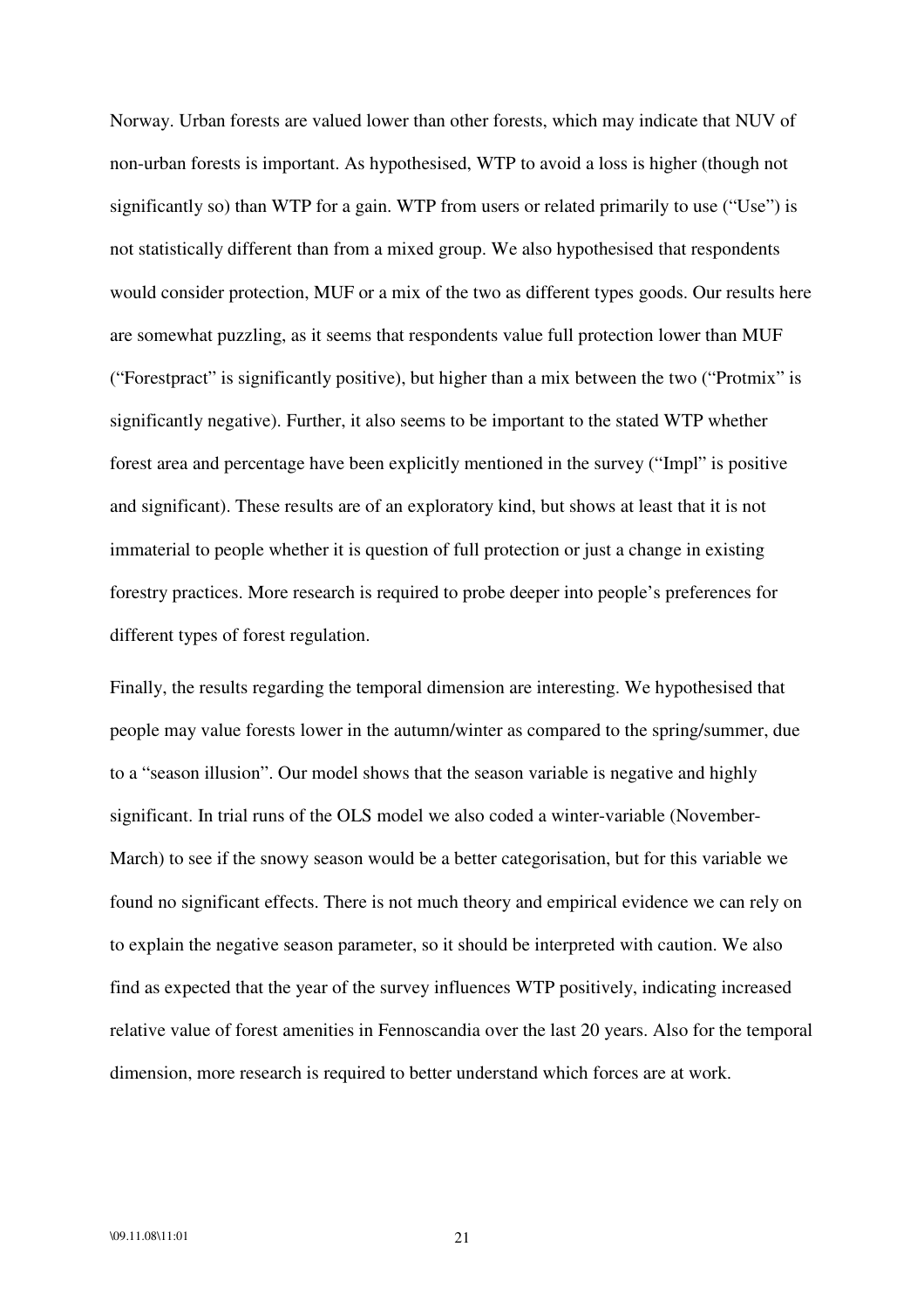#### *Sensitivity analysis*

If we look at the results of the other three models the significance of many of the parameter values is relatively robust. Contrasting the first with the second model, where potential study level correlation and heteroskedasticity have been adjusted for, the results show small changes. Most notably, "Actualpay" is now significant at the 5 per cent level, while the variables "Protmix", "Forestpract" and "Year" are no longer significant. For the other parameters there are minor changes. This supports the findings of other meta-studies that the effects associated with systematic study (or author) level variance are often not significant (Rosenberger & Loomis 2000b, Johnston et al. 2003, 2005). As pointed out by Johnston et al (2005) this is an important result suggesting that systematic variation in WTP is not driven by unobservable attributes unique to particular studies. The double-log transformation in model 3 shows a slightly better fit to the data compared to models 1 and 2, due to the relative skewedness of the average WTP-distribution towards zero. However, postestimation commands comparing residuals between the models, show that this is of minor importance to the performance of models 1 and 2. The results also display some degree of robustness to the double log specification, though there are some changes. Most notably both the Swedish and Finnish WTP estimates are now significantly positive. Many of the parameters are significant across the three models. We also estimated semilog and translog model formulations, which were found not to perform as well as the models reported. The fourth model in Table 3 removes variables from model 2 whose parameters have p<0.20, and is a first step towards making the model more suitable for benefit transfer applications (Shrestha & Loomis 2001, 2003). The model loses some explanatory power by removing variables, but the model now contains variables where all, but one ("Avoidloss"), are significant.

Concerned that the price and exchange rate adjustments would cloud our results, we also reran the simple OLS model using 1998 (mean survey year) as the base year, varying between PPP,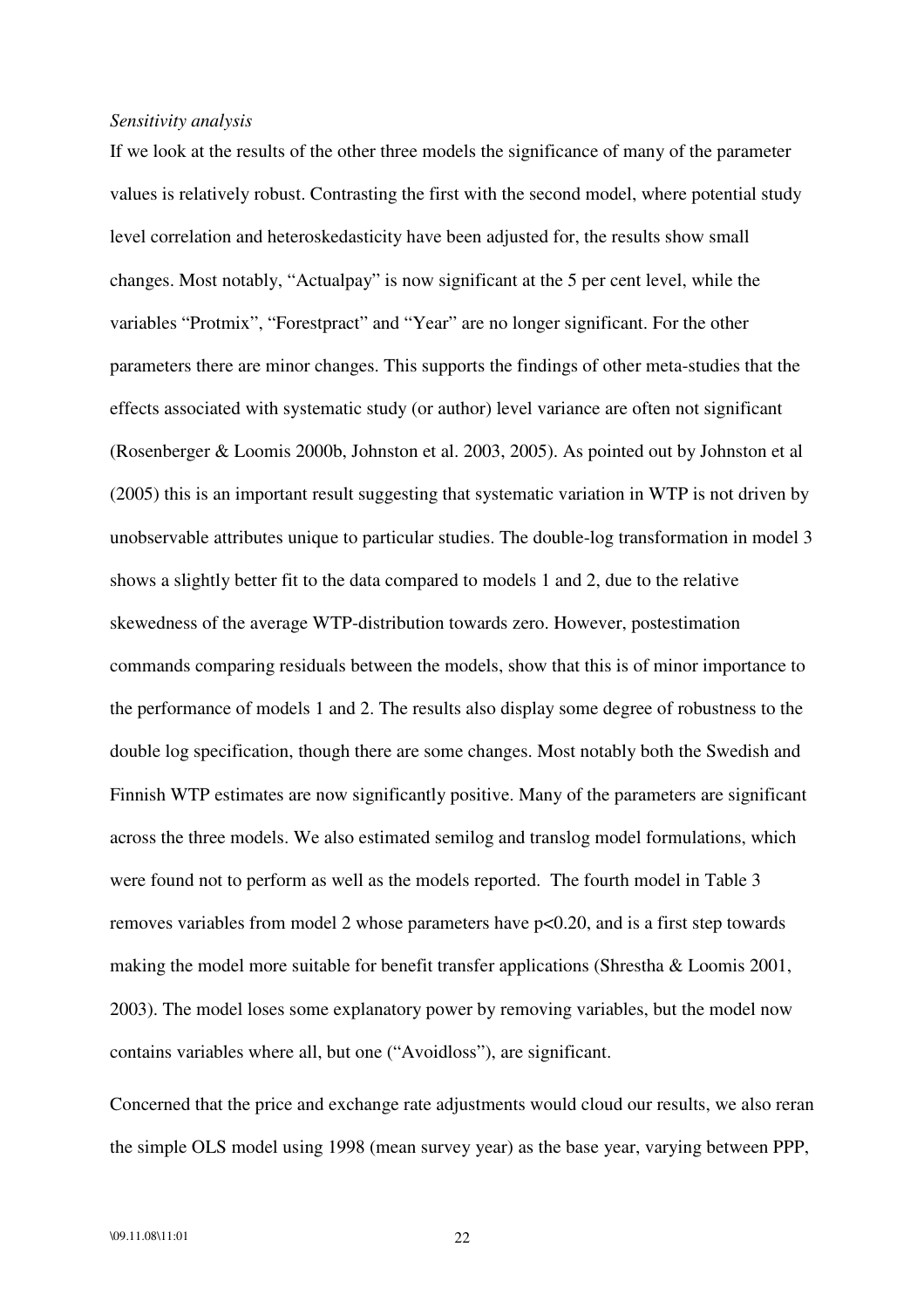market exchange rates, and using a weighted price index for the three countries. Both practices of choosing the current and mean survey year as the base year for analysis are common in the meta-analysis literature, though we have seen no studies testing for potential effects of such choices. The results of the model runs under these alternative WTP adjustments, left out of the table above for sake of brevity, did not indicate that choice of base year, currency rates or inflation index had significant impact on results. Recalling that we decided in our meta-analysis to average over reported WTP estimates from the same studies that varied across dimensions that could not be meaningfully coded (especially econometric model specifications, trimmed vs untrimmed estimates, etc), we decided to assess preliminary the effects of this procedure. The model runs with all unweighted observations show that  $\mathbb{R}^2$ , not surprisingly, falls significantly (to around 0.4) and many of the parameters are no longer significant (though their signs are generally preserved). Since the variation is too large just to be included as study background, we think it is justifiable to apply our weighting procedure as long as it is carried through consistently for all estimates. In this way we are able to pick up important and significant relationships from the meta-data that would otherwise remain obscure. In this case we can identify the main source of the variation (DC modelling choices especially), but cannot control for it due to insufficient study reporting practices. As a final check of the robustness of our parameters, we excluded two high estimates (WTP > NOK 5000), and one low estimate (from the only study measuring *actual* WTP) (WTP < NOK 15) and reran model 2. There are changes to parameter significance for "OE", "Forestpract", "Unpub", "Impl" and "Protmix" (no longer significant), "Swe" (now significant), while the other variable parameters remain significant at  $p < 0.1$  or better. We think including the three observations above is the most prudent approach, as none of them are unrealistically large or small. Our sensitivity considerations here can at least be seen as a preliminary assessment of robustness of the meta-analysis model.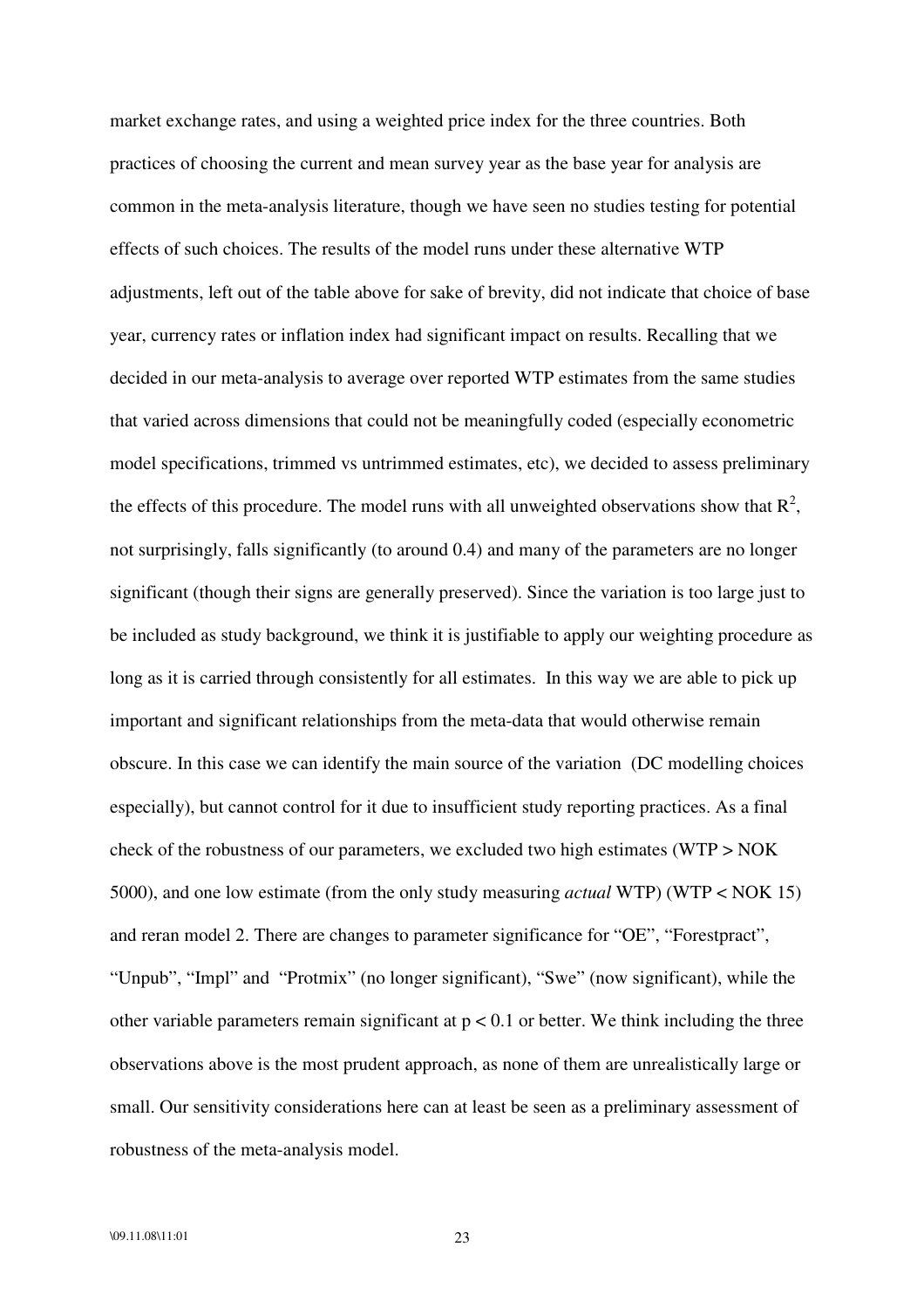#### *Is WTP sensitive to scope?*

A CV critique that has been hotly debated since it was first raised is the issue of embedding effects (Kahneman & Knetsch 1992). Embedding has come to mean at least three different things (Hanemann 1994), the most important being scope insensitivity; i.e. that WTP is not (sufficiently) sensitive to changes in the quantity or quality of the good being valued. Second, WTP is sometimes found to depend on which number the good is in a sequence of items to be valued (sequencing effect). Third, WTP of a change of a composite public good may be less than the sum of the WTP for individual changes separately (sub-additivity effect). If these phenomena cannot be explained by legitimate economic reasons, the theoretical validity of the CV method can be challenged. Since both convergent and criterion validity are hard to judge for CV of NUV, a presumably important component of forest values, the pillars of theoretical and content validity will need to be all the more solid (Mitchell & Carson 1989). Many of the studies in the meta-analysis consider within sample (internal) or split-sample (external) scope tests, often offering two or three different sized forest protection plans as measured in hectares and/or as percentage protected. A smaller number of the studies that only consider MUF assess sensitivity to scope. Only one or two consider the two other elements of embedding (Veisten et al. 2004b). In all cases the results are mixed. As discussed previously, it is problematic to assess scope sensitivity in the meta-models above due to higher WTP for local/regional goods and because some studies valuing MUF sometimes do not specify area (neither to the respondent nor to the reader) forcing us to code the whole productive forest area in the country. Another complicating issue is that some surveys do not distinguish clearly enough between the *change* in forest area, which is the good that should be valued, and the existing area of forests under certain protection or forestry restriction regimes. Further, the surveys use both the terms "productive forest area" and "total forest area" (with and without for example lakes and marshland). In other words, the good and scenario descriptions become unclear.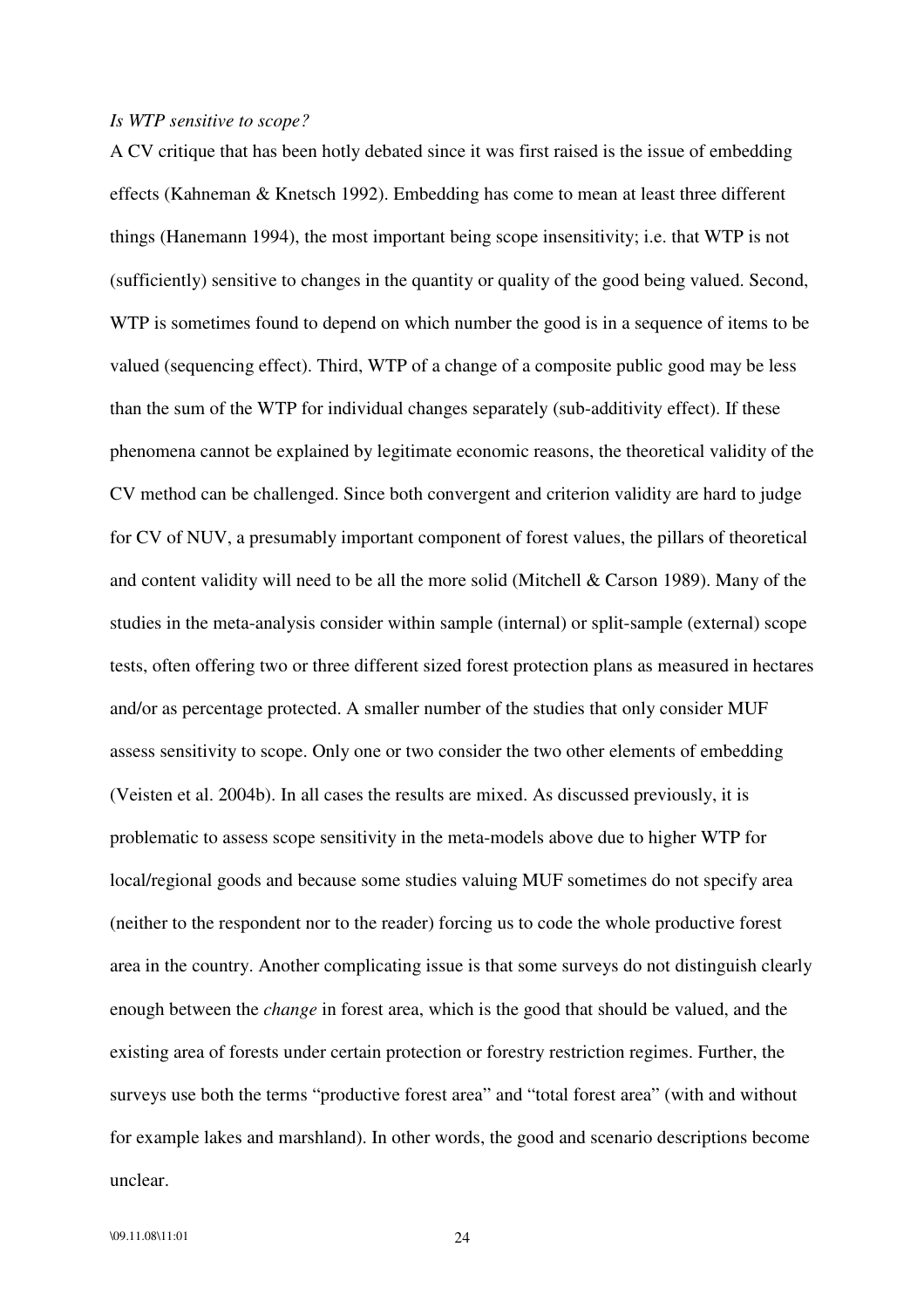To account for these problems, we ran several models for subsets of the data to try to detect sensitivity to forest size (area in hectares and as a percentage of total land area of productive forest size). We first ran model 2 only for those 64 observations that had indicated a relevant forest area in the study. Second, for these observations, we also ran the model for surveys that value protection only and forests on a national level (i.e. excluding local and regional forest goods), hypothesising that protection may be more sensitive to scope than MUF. Finally, we estimated a small-sample model for those estimates from surveys where size and percentage protected where explicitly given to respondents in survey instruments, and for those estimates that were considered especially related to use. The somewhat discouraging result is that neither of these model approaches was able to detect any significant scope effects, beyond a generally weak, near-zero positive relationship. On the other hand, forests are complex environmental goods which scope may not be easily captured by simplified indicators such as area size or percentage. While other meta-analyses detect sensitivity to scope (Smith & Osborne 1996), our findings strongly suggest showing caution in using WTP/hectare or similar measures in meta-analysis and benefit transfer applications for complex goods, as done for example in Woodward & Wu (2001). Since value per hectare is also a format much sought after in policy applications, it is tempting to overlook the challenges involved in estimation and interpretation.

# **Conclusions**

This paper has taken stock of 20 years of stated preference (SP) research valuing non-timber benefits (NTBs) in Norway, Finland and Sweden by the use of meta-analysis. The paper first reviewed the literature and summarised methodological traditions and trends showing a rich and varied body of SP research. Second, a meta-regression analysis was conducted attempting to explain the variation in Willingness-to-Pay (WTP) for protection and multiple use forestry (MUF) by differences in survey methodology, good characteristics, socio-economic and other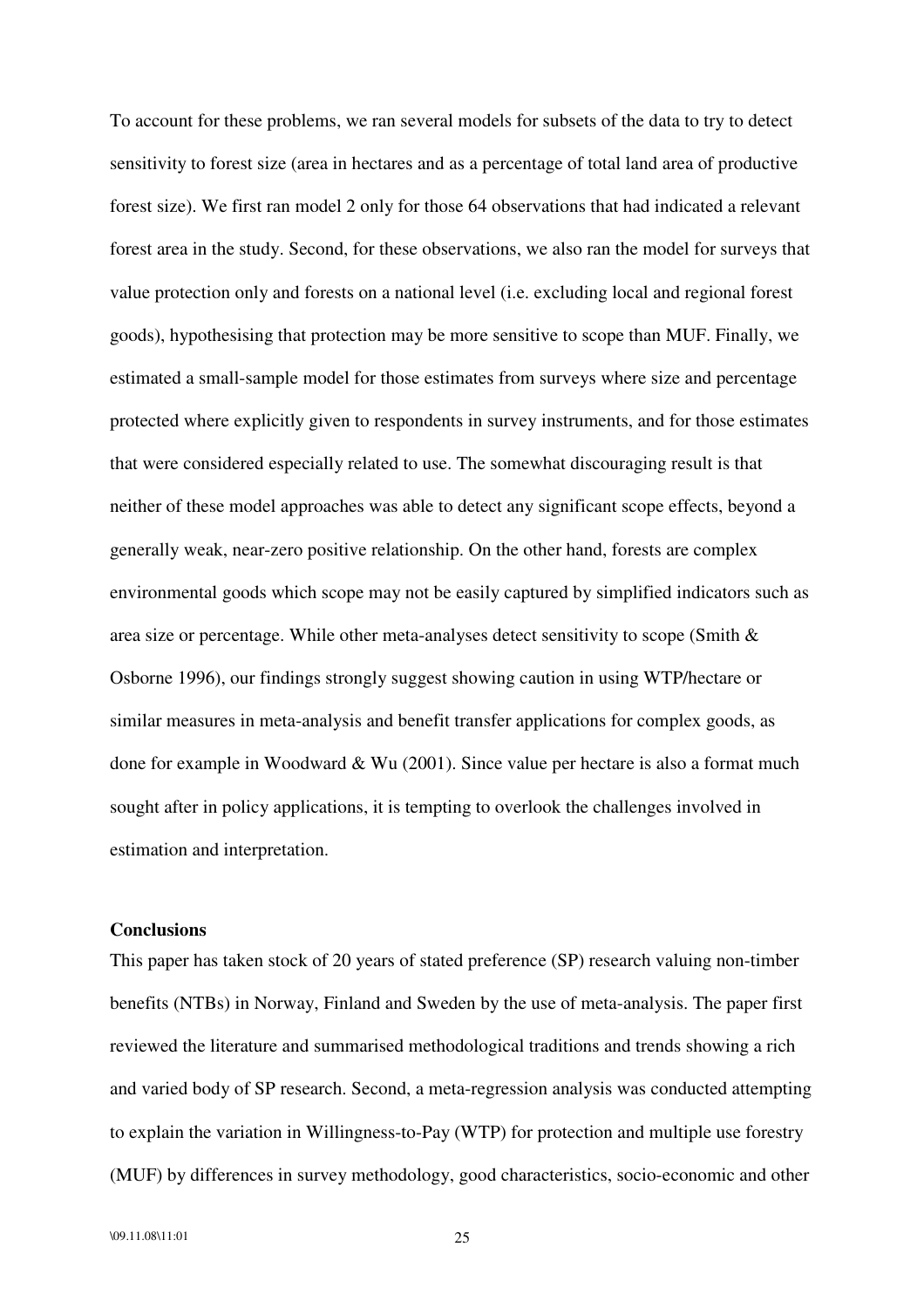variables. The model results are promising with regard to revealing systematic and expected variation in WTP along methodological variables, and to some extent along various characteristics of the forest good. Most notably, it is shown that geography (urban; local; regional), seasons (autumn/winter vs spring/summer), year and institution (full protection vs MUF) are important, but WTP does not seem to be different between the three countries. The results are fairly robust to changes in model specification and meta-analysis scope, but it is acknowledged that some of the included variables are of an explorative kind requiring further research.

Two key conclusions with relevance for future research can be drawn from the meta-analysis. First, analysing several subsets of the data, no sensitivity to scope of WTP to the size of the forest (in hectare or percentage) was detected. It is likely that this result stems from a combination of weaknesses in SP survey design (especially unclear scenario and good descriptions) and respondent difficulties in assessing a complex and multidimensional forest good. In any case, it is an important result casting doubt on the validity of using simplified WTP/area measures, at least at current state of knowledge, pointing towards more research to understand embedding effects for complex environmental goods. Second, we find that individuals tend to value forests higher than households do. This result may run counter to some of the limited research in this area, but suggests that much is still unknown about which budgets people invoke in their minds when asked as individuals rather than on behalf of a household.

A final point of relevance to the meta-analysis literature worth emphasising in closing is the importance of conducting sensitivity analysis, varying the scope of the meta-analysis in particular. Since the reporting in Fennoscandian and international SP research still leaves much to be desired, the meta-analyst is left with difficult choices about which variables and studies to include. Many of the meta-analyses in the environmental economics literature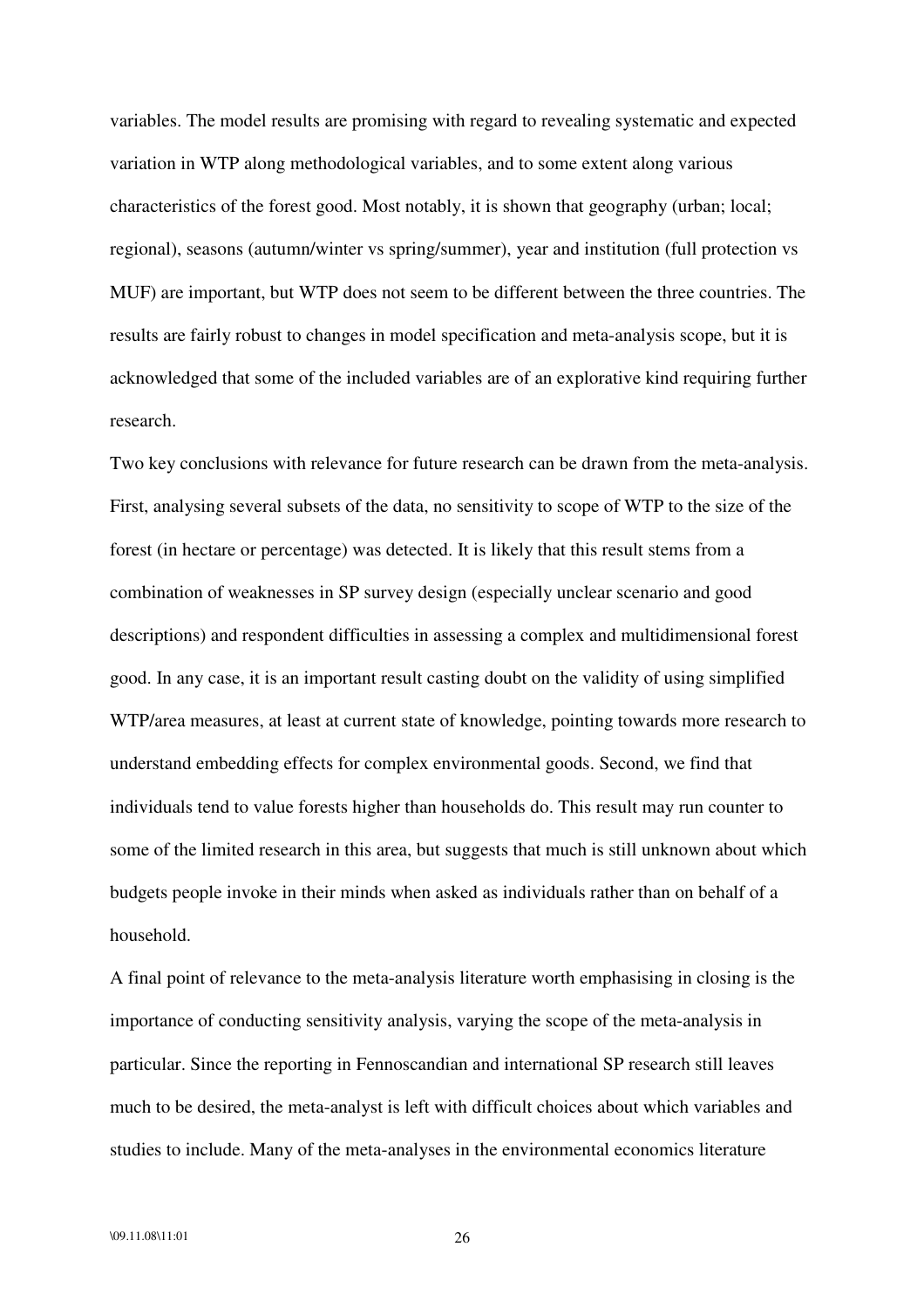conduct sensitivity analysis by applying different econometric model specifications, but tend to overlook and/or underreport the potentially important effects of varying the scope of the meta-analysis.

#### **Acknowledgements**

The author would like to acknowledge valuable comments from Associate Professors Ståle Navrud and Olvar Bergland at the Department of Economics and Resource Management at the Norwegian University of Life Sciences, Jette Bredahl Jacobsen at the Department of Economics, Policy and Management, Danish Royal Veterinary and Agricultural University, and from participants at the  $13<sup>th</sup>$  Ulvön Conference on Environmental Economics, Sweden 19.-21. June 2006.

## **References**

- Arrow KJ, Solow R Leamer E Portney P Radner R & Schuman H (1993) Report of the NOAA Panel on Contingent Valuation. Federal Register 58: 4601-4614.
- Bateman I & Munro A (2005) Household vs individual valuation: What's the difference? European Association of Environmental and Resource Economics, Bremen, June.
- Bateman IJ & Jones AP (2003) Contrasting conventional with multi-level modeling approaches to meta-analysis: Expectation consistency in UK woodland recreation values. Land Economics 79(2): 235-258.
- Bijmolt THA & Pieters RGM (2001) Meta-Analysis in Marketing when Studies Contain Multiple Measurements. Marketing Letters 12(2): 157-169.
- Bojö J (1985) Kostnadsnyttoanalys av fjällnära skogar: Fallet Vålådalen (Cost-benefit analysis of mountainous forests: the Vala Valley Case). Research Report, The Economic Research Institute, Stockholm School of Economics.
- Boman M (1995) Estimating Costs And Genetic Benefits Of Various Sizes Of Predator Populations: The Case Of Bear, Wolf, Wolverine And Lynx In Sweden. Journal of Environmental Management 43(4): 349-357.
- Bostedt G (1997) Public Goods in Swedish Forests: Essays on Nonmarket Valuation and Environmental Policy. PhD thesis. Swedish University of Agricultural Sciences, Umeå.
- Bostedt G & Mattson L (1991) Skogens betydelse för turismen: En samhällsekonomisk pilotstudie (The importance of forests for tourism: A pilot cost-benefit analysis).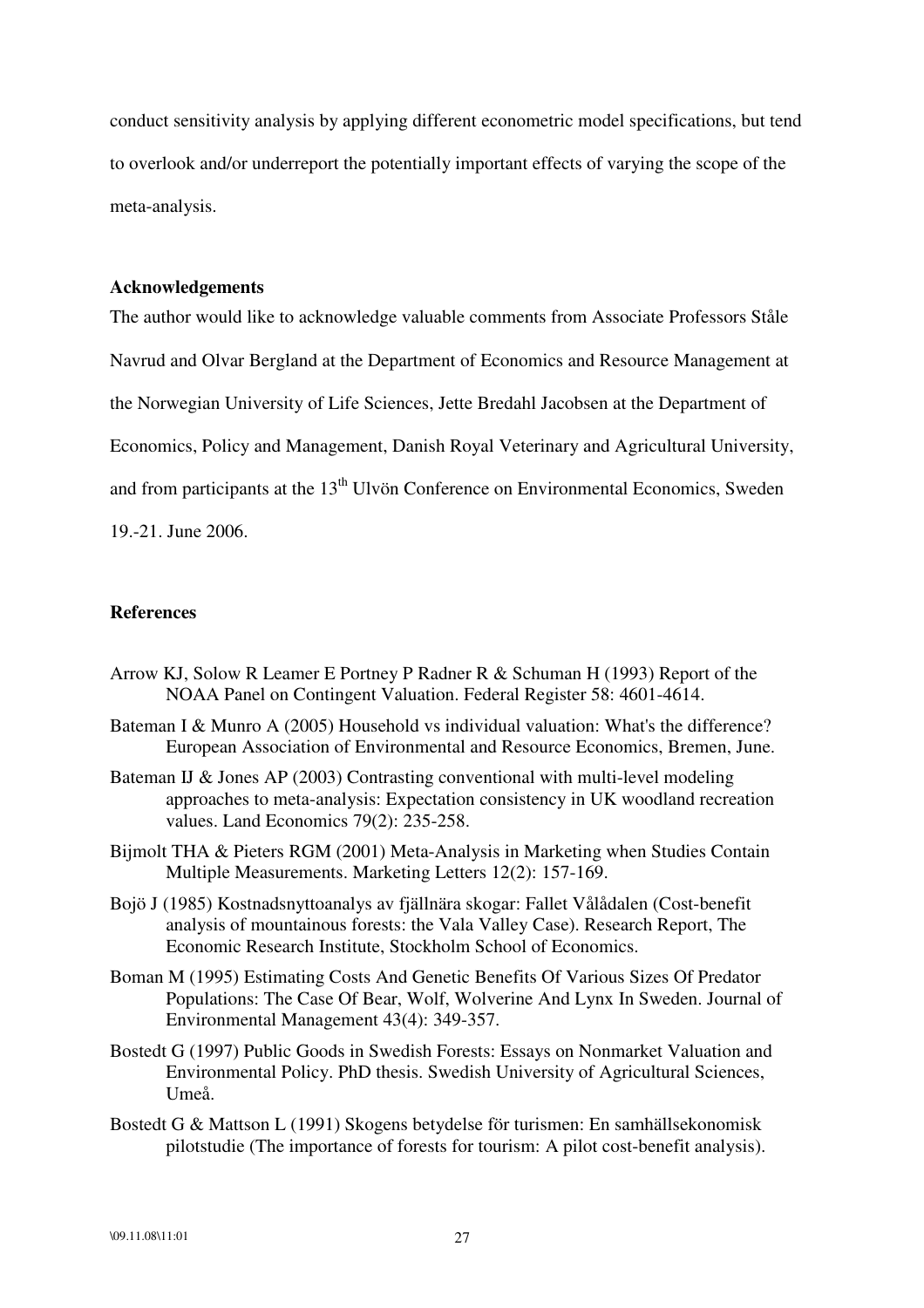Arbetsrapport 141, Department of Forest Economics, Swedish University of Agricultural Sciences, Umeå.

- Bostedt G & Mattsson L (1995) The value of forests for tourism in Sweden. Annals of Tourism Research 22(3): 671-680.
- Boyle KJ (2003) Contingent valuation in practice. In: A primer on nonmarket valuation (eds PA Champ, KJ Boyle & TC Brown): Kluwer Academic Publishers.
- Brouwer R, Langford IH Bateman I & Turner RK (1999) A meta-analysis of wetland contingent valuation studies. Regional Environmental Change 1(1): 47-57.
- Button K (1995) What can meta-analysis tell us about transport? Regional Studies 29: 507-17.
- Cameron TA, Poe GL Ethier RG & Schulze WD (2002) Alternative non-market valueelicitation methods: Are the underlying preferences the same? Journal of Environmental Economics and Management 44(3): 391-425.
- Carson RT (2004) Contingent Valuation: A comprehensive bibliography and history. Cheltenham: Edward Elgar Publishing.
- Carson RT, Flores NE Martin KM & Wright JL (1996) Contingent valuation and revealed preference methodologies: Comparing the estimates for quasi-public goods. Land Economics 72(1): 80-99.
- Carson RT, Flores NE & Meade NF (2001) Contingent valuation: Controversies and evidence. Environmental and Resource Economics 19(2): 173-210.
- Desvousges WH, Johnson FR & Banzhaf HS (1998) Environmental policy analysis with limited information: Principles and applications of the transfer method. Edward Elgar, Cheltenham, UK.
- Eiswerth M & Shaw W (1997) Adjusting Benefits Transfer Values for Inflation. Water Resources Research 33(10): 2381-2385.
- Florax RJGM, Nijkamp P & Willis KG (2002) Comparative Environmental Economic Assessment. Edward Elgar.
- Framstad E, Økland B Bendiksen E Bakkestuen V Blom H & Branderud TE (2002) Evaluering av barskogvernet i Norge (Evaluation of the conservation of coniferous forests in Norway). NINA Fagrapport 54.
- Fredman P (1995) The existence of existence value: A study of the economic benefits of an endangered species. Journal of Forest Economics 1(3): 307-327.
- Fredman P & Emmelin L (2001) Wilderness purism, willingness to pay and management preferences: a study of Swedish mountain tourists. Tourism Economics 7(1): 5-20.
- Garnes AS & Winther G (1991) Holdninger til og betalingsvillighet for flersidig skogbruk og barskogvern i Norge (Attitudes and WTO for multiple use forestry and forest preservation in Norway). Master Thesis. Norwegian University of Life Sciences.
- Hanemann WM (1994) Valuing the environment through contingent valuation. Journal of Economic Perspectives 8(4): 19-43.
- Hanley N, Wright RE & Adamowicz V (1998) Using choice experiments to value the environment: Design issues, current experience and future prospects. Environmental and Resource Economics 11(3-4): 413-428.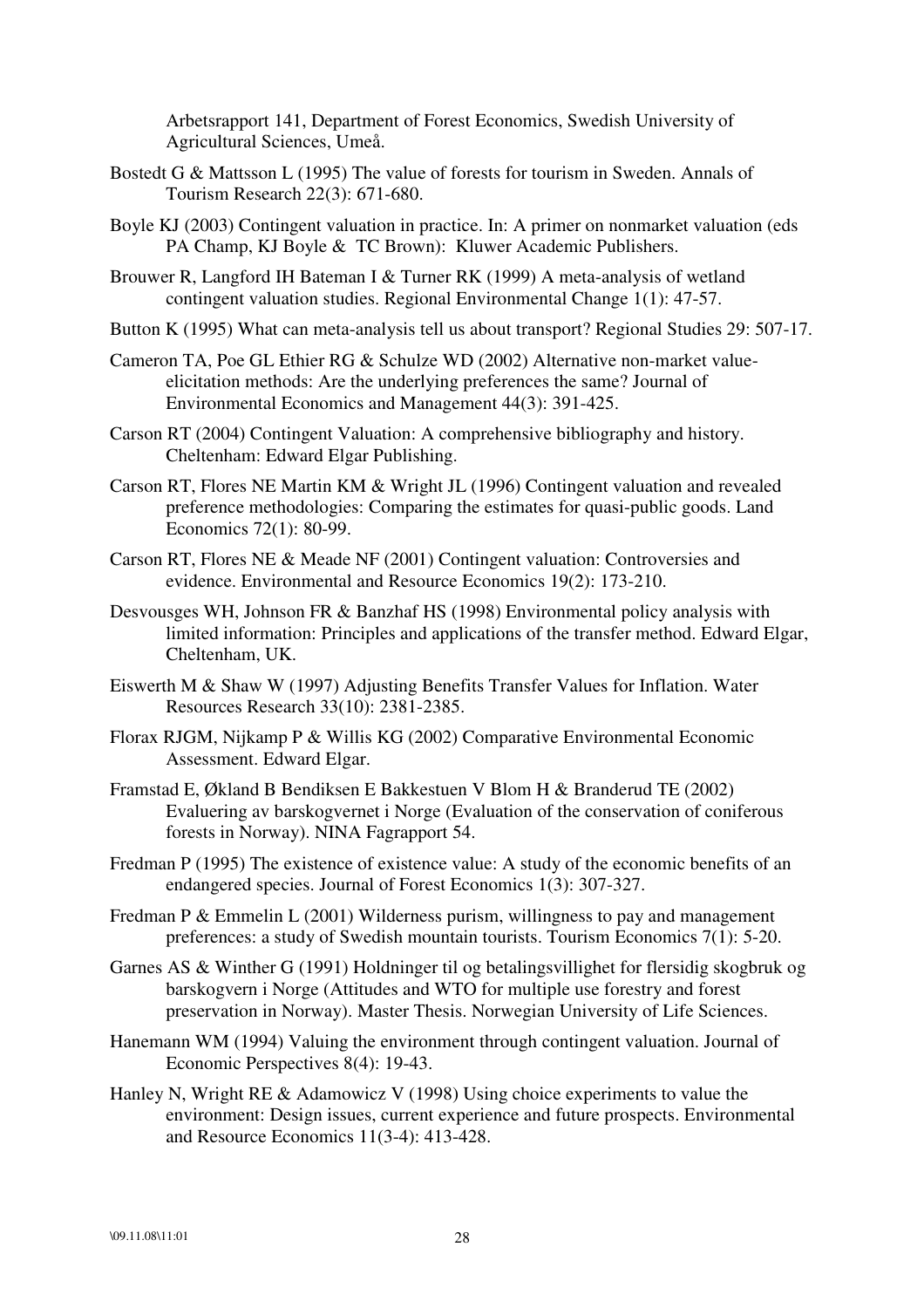- Hoen HF & Veisten K (1994) En undersøkelse blant brukere av Oslomarka: synspunkter på skogtilstand og skogbehandling (A survey of the users of Oslomarka: attitudes towards forest scenary and forestry practices). Skogforsk 6/94.
- Hoen HF & Winther G (1993) Multiple-use forestry and preservation of coniferous forests in Norway: A study of attitudes and Willingness-to-pay. Scandinavian Journal of Forest Research 8(2): 266-280.
- Holgen P, Mattsson L & Li CZ (2000) Recreation values of boreal forest stand types and landscapes resulting from different silvicultural systems: An economic analysis. Journal of Environmental Management 60(2): 173-180.
- Horne P, Boxall PC & Adamowicz WL (2005) Multiple-use management of forest recreation sites: a spatially explicit choice experiment. Forest Ecology and Management 207(1- 2): 189-199.
- Horowitz JK & McConnell KE (2003) Willingness to accept, willingness to pay and the income effect. Journal of Economic Behavior & Organization. 51(4): 537-545.
- Hökby S & Söderqvist T (2003) Elasticities of demand and willingness to pay for environmental services in Sweden. Environmental and Resource Economics 26(3): 361-383.
- Jakus PM, Stephens B & Fly JM (2006) Temporal reliability in contingent valuation (with a restrictive research budget). In: Handbook on Contingent Valuation (eds A Alberini & JR Kahn): 249-262. Edward Elgar.
- Johansson P-O & Zavisic S (1989) Svenska folkets miljöbudget. Ekonomisk Debatt 6: 472- 474.
- Johansson PO (1989) Valuing public goods in a risky world: an experiment. In: Evaluation methods and policy making in environmental economics (eds H Folmer & EC van Ierland): 39-48. North Holland, Amsterdam.
- Johansson PO, Kristrom B & Mattson L (1988) How is the Willingness to Pay for Moose Hunting Affected by the Stock of Moose? An Empirical Study of Moose-hunters in the County of Västerbotten. Journal of Environmental Management(26): 163-171.
- Johnston RJ, Besedin EY Iovanna R Miller CJ Wardwell RF & Ranson MH (2005) Systematic variation in willingness to pay for aquatic resource improvements and implications for benefit transfer: a meta-analysis. Canadian Journal of Agricultural Economics 53(2-3): 221-248.
- Johnston RJ, Besedin EY & Wardwell RF (2003) Modeling relationships between use and nonuse values for surface water quality: A meta-analysis. Water Resoures Research 39(12).
- Kahneman D & Knetsch JL (1992) Valuing Public-Goods The Purchase Of Moral Satisfaction. Journal of Environmental Economics and Management 22(1): 57-70.
- Kahneman D & Tversky A, Eds. (2000). Choices, Values and Frames. Cambridge University Press,
- Kniivilä M (2004) Contingent valuation and cost-benefit analysis of nature conservation: a case study in North Karelia, Finland. D.Sc. (Agr. and For.) thesis. University of Joensuu.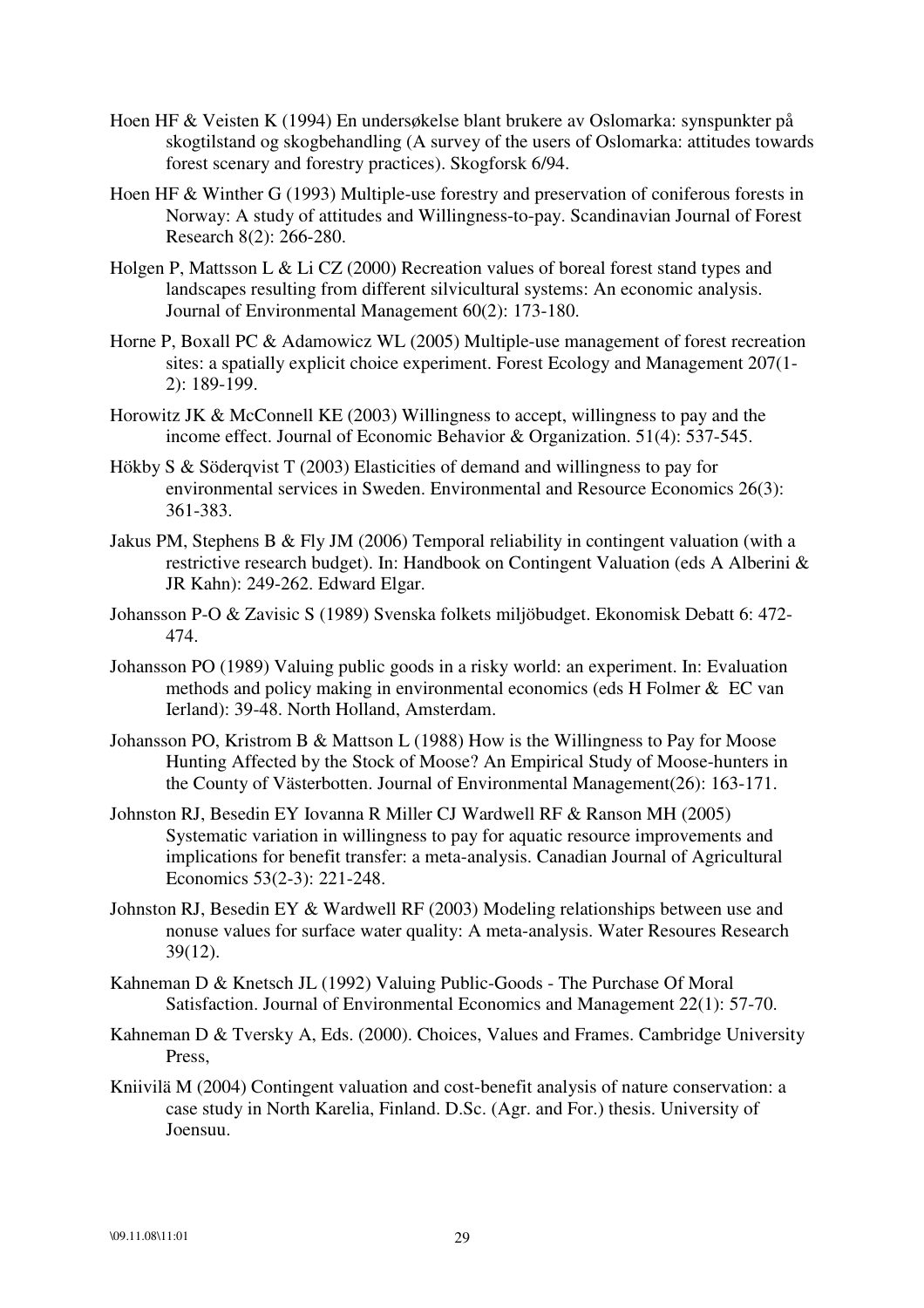- Kniivilä M, Ovaskainen V & Saastamoinen O (2002) Costs and benefits of forest conservation: regional and local comparisons in Eastern Finland. Journal of Forest Economics 8(2): 131-150.
- Kriström B (1989) On the benefits of preserving virgin forests in Sweden. Scandinavian Forest Economics(30): 141-166.
- Kriström B (1990a) A Nonparametric Approach To The Estimation Of Welfare Measures In Discrete Response Valuation Studies. Land Economics 66(2): 135-139.
- Kriström B (1990b) Valuing Environmental Benefits Using the Contingent Valuation Method – An Econometric Analysis. PhD thesis. Umeå University.
- Laitila T & Paulrud A (2006) A Multi-Attribute Extension of Discrete-Choice Contingent Valuation for Valuation of Angling Site Characteristics. Journal of Leisure Research  $38(2)$ .
- Lehtonen E, Kuuluvainen J Li C-Z Pouta E & Rekola M (2005) Preference uncertainty in contingent valuation: the case of forest conservation in southern Finland. University of Helsinki, Department of Forest Economics.
- Lehtonen E, Kuuluvainen J Ovaskainen V Pouta E & Rekola M (2005) Influence of logit model assumptions on etsimated willingness to pay for forest conservation in Southern Finland. University of Helsinki, Department of Forest Economics.
- Lehtonen E, Kuuluvainen J Pouta E Rekola M & Li CZ (2003) Non-market benefits of forest conservation in southern Finland. Environmental Science and Policy 6(3): 195-204.
- Leidal K (1996) Verdsetting av et bynært rekreasjonsområde: en betinget verdsettingsundersøkelse av området rundt Eigevannet i Kristiansand kommune (Valuation of an urban recreation area: a contingent valuation study of the Eige Lake area in Kristiansand municipality). Master Thesis. Norwegian University of Life Sciences.
- Li CZ, Kuuluvainen J Pouta E Rekola M & Tahvonen O (2004) Using Choice Experiments to Value the Natura 2000 Nature Conservation Programs in Finland. Environmental and Resource Economics 29(3): 361-74.
- Li CZ (1996) Semiparametric estimation of the binary choice model for contingent valuation. Land Economics 72(4): 462-473.
- Li CZ & Mattsson L (1995) Discrete-Choice Under Preference Uncertainty An Improved Structural Model For Contingent Valuation. Journal of Environmental Economics and Management 28(2): 256-269.
- List JA & Gallet CA (2001) What experimental protocol influence disparities between actual and hypothetical stated values? Environmental and Resource Economics 20(3): 241- 254.
- Loomis JB & White DS (1996) Economic benefits of rare and endangered species: Summary and meta-analysis. Ecological Economics 18(3): 197-206.
- Mattsson L & Li CZ (1993) The Non-Timber Value Of Northern Swedish Forests An Economic-Analysis. Scandinavian Journal of Forest Research 8(3): 426-434.
- Mattsson L & Li CZ (1994) How Do Different Forest Management-Practices Affect The Non-Timber Value Of Forests - An Economic-Analysis. Journal of Environmental Management 41(1): 79-88.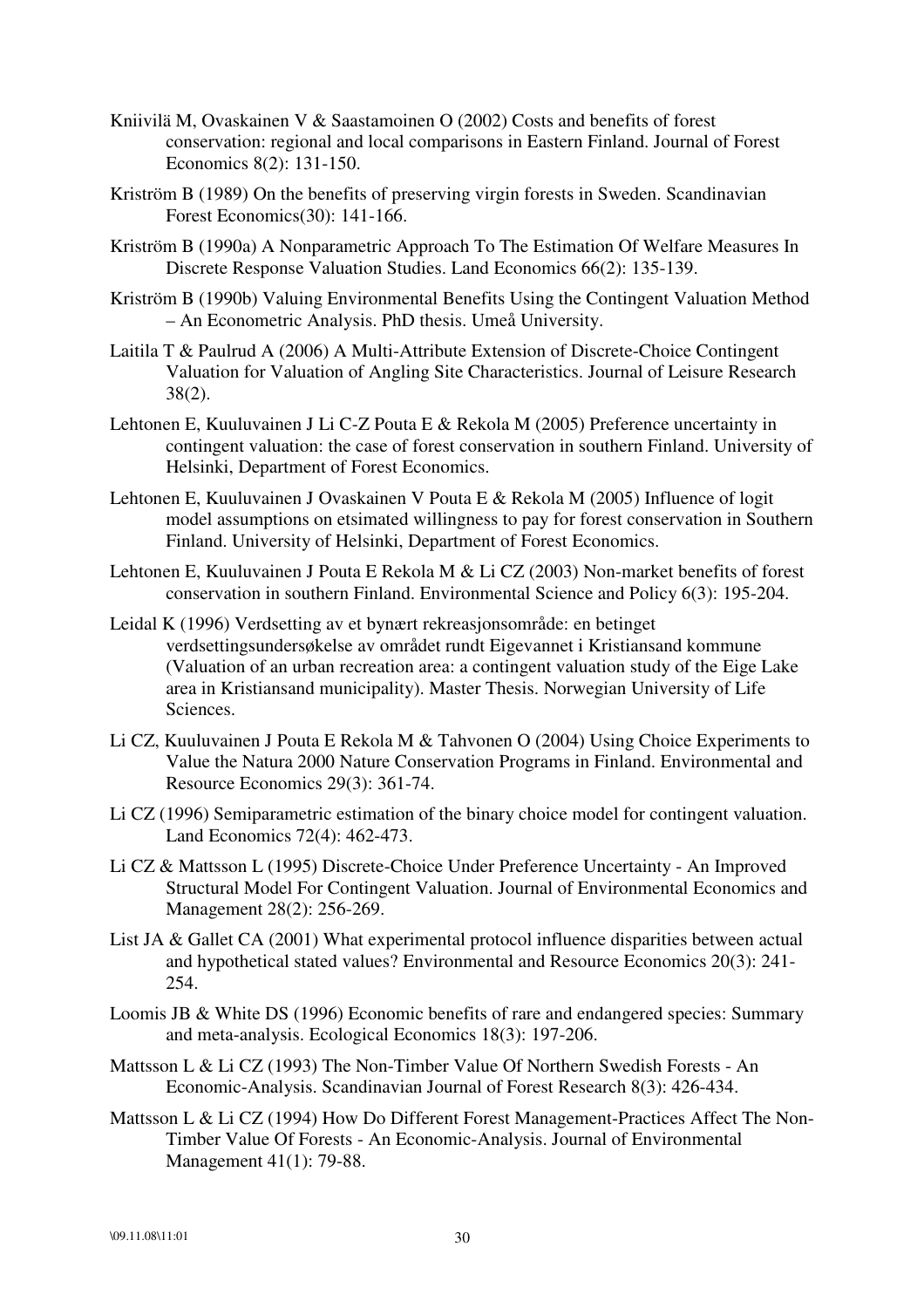- Mitchell RC & Carson RT (1989) Using Surveys to Value Public Goods: The Contingent Valuation Method. Resources for the Future, Washington DC.
- Murphy JJ, Allen PG Stevens TH & Weatherhead D (2005) A Meta-Analysis of Hypothetical Bias in Stated Preference Valuation. Environmental and Resource Economics 30: 313- 325.
- Mäntymaa E, Mönkkönen M Siikamäki J & Svento R (2002) Estimating the Demand for Biodiversity - Vagueness Band and Open-Ended Questions. In: Proceedings: Risk and Uncertainty in Environmental and Resource Economics (eds EC van Ierland, HP Weikard & J Wesseler).
- Navrud S (1992) Pricing the European Environment. Scandinavian University Press, Oslo.
- Navrud S & Ready R, Eds. (2006). Environmental Value Transfer: Issues and Methods. Kluwer Academic Publishers, Dordrecht.
- Olsson C (1993) Linbanan i Norsjö En skogsinriktad turistattraktion. En undersökning av betalningsvilja för att uppleva skog och natur (The cable car in Norsjö - A forest based tourist attraction). Master. Handelshögskolan i Umeå.
- Ovaskainen V & Kniivilä M (2005) Consumer versus citizen preferences in contingent valuation: evidence on the role of question framing. Australian Journal of Agricultural and Resource Economics 49(4): 379-394.
- Pattanayak SK, Wing JM Depro BM van Houtven G de Civita P Stieb DM & Hubbel B (2002) International Health Benefits Transfer Application Tool: The Use of PPP and inflation indices. Prepared for Enomic Analysis and Evaluation Division, Health Canada.
- Pouta E (2003) Attitude-behavior framework in contingent valuation of forest conservation. PhD. University of Helsinki.
- Pouta E (2004) Attitude and belief questions as a source of context effect in a contingent valuation survey. Journal of Economic Psychology 25: 229-242.
- Pouta E (2005) Sensitivity to scope of environmental regulation in contingent valuation of forest cutting practices in Finland. Forest Policy and Economics 7: 539– 550.
- Pouta E & Rekola M (2005). Meta analysis of forest valuation studies (In Finnish).
- Pouta E, Rekola M Kuuluvainen J Li CZ & Tahvonen I (2002) Willingness to pay in different policy-planning methods: insights into respondents' decision-making processes. Ecological Economics 40(2): 295-311.
- Pouta E, Rekola M Kuuluvainen J Tahvonen O & Li CZ (2000) Contingent valuation of the Natura 2000 nature conservation programme in Finland. Forestry 73(2): 119-128.
- Quiggin J (1998) Individual and household willingness to pay for public goods. American Journal of Agricultural Economics 80: 58-63.
- Rabin M (1998) Psychology and Economics. Journal of Economic Literature XXXVI: 11-46.
- Rekola M & Pouta E (2005) Public preferences for uncertain regeneration cuttings: a contingent valuation experiment involving Finnish private forests. Forest Policy and Economics 7: 635-649.
- Rekola M, Pouta E Kuuluvainen J Tahvonen O & Li CZ (2000) Incommensurable preferences in contingent valuation: the case of Natura 2000 Network in Finland. Environmental Conservation 27(3): 260-268.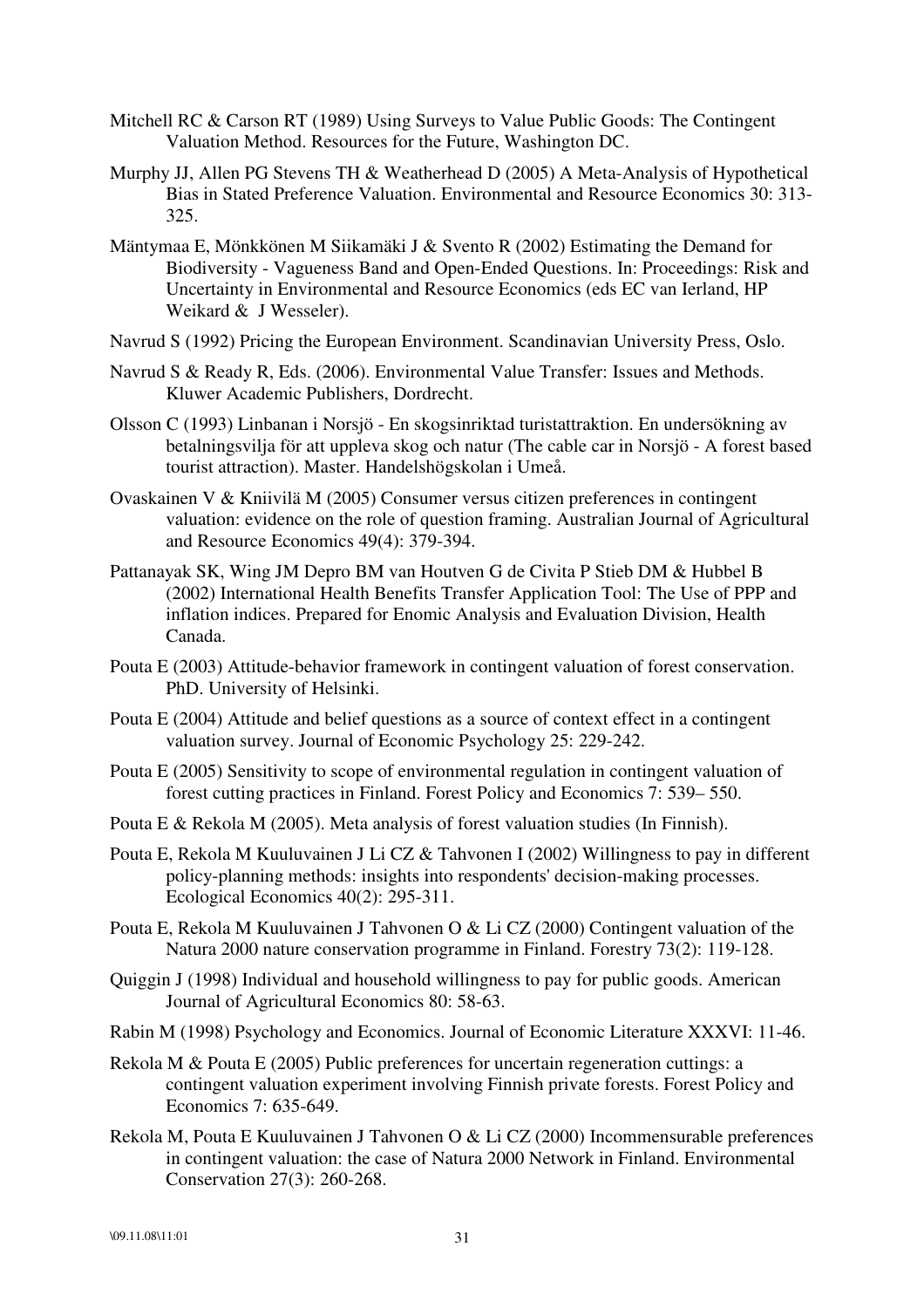- Rosenberger RS & Loomis JB (2000a) Using meta-analysis for benefit transfer: In-sample convergent validity tests of an outdoor recreation database. Water Resources Research 36(4): 1097-1107.
- Rosenberger R & Loomis J (2000b) Panel stratification in meta-analysis of economic studies: an investigation of its effects in the recreation valuation literature. Journal of Agricultural and Applied Economics 32(1): 131-149.
- Sandsbråten L (1997) Verdsetting av miljøgoder i Oslomarka: en betinget verdsettingsundersøkelse i privat og kommunal skog i Indre Oslomarka (Valuation of environmental goods in Oslomarka: a contingent valuation survey of private and municipality owned forest in inner Oslomarka). Master Thesis. Norwegian University of Life Sciences.
- Sayman S & Öncüler A (2005) Effects of study design characteristics on the WTA-WTP disparity: A meta analytical framework. Journal of economic psychology 26(2): 289- 312.
- Schläpfer F (2006) Survey protocol and income effects in the contingent valuation of public goods: A meta-analysis. Ecological Economics 57(3): 415-429.
- Shrestha RK & Loomis JB (2001) Testing a meta-analysis model for benefit transfer in international outdoor recreation. Ecological Economics 39(1): 67-83.
- Shrestha RK & Loomis JB (2003) Meta-Analytic Benefit Transfer of Outdoor Recreation Economic Values: Testing Out-of-Sample Convergent Validity. Environmental & Resource economics 25: 79-100.
- Siikamäki J & Layton D (2005) Discrete Choice Survey Experiments: A Comparison Using Flexible Methods. Resources for the Future Discussion Paper.
- Simensen K & Wind M (1990) Holdninger til og betalingsvillighet for ulike skogbehandlinger i fjellskog: en empirisk undersøkelse av Hirkjølen statsallmenning (Attitudes and WTP for different forestry practices in mountainous forests: a survey of the Hirkjolen common). Master Thesis. Norwegian University of Life Sciences.
- Skagestad E (1996) Friluftsliv og Skogbruk En spørreundersøkelse blant turgjengere i ytre Oslomarka, Romeriksåsen, på vinterstid (Recreation and Forestry - A survey of hikers in the outer Oslomarka, Romeriksåsen, in the winter time). Master thesis. Norwegian University of Life Sciences.
- Smith VK & Kaoru Y (1990) Signals Or Noise Explaining The Variation In Recreation Benefit Estimates. American Journal of Agricultural Economics 72(2): 419-433.
- Smith VK & Osborne LL (1996) Do contingent valuation estimates pass a ''scope'' test? A meta-analysis. Journal of Environmental Economics and Management 31(3): 287-301.
- Smith VK & Pattanayak SK (2002) Is Meta-Analysis a Noah's Ark for Non-Market Valuation? Environmental and Resource Economics 22: 271-296.
- Stanley TD (2001) Wheat from chaff: Meta-analysis as quantitative literature review. Journal of Economic Perspectives 15(3): 131-150.
- Stanley TD & Jarrel SD (2005) Meta-Regression Analysis: A Quantitative Method of Literature Surveys. Journal of Economic Surveys 19(3): 299-308.
- Strand J (2005) Individual and household values of mortality reductions with intrahousehold bargaining. Journal of Risk and Uncertainty 31(2): 217-236.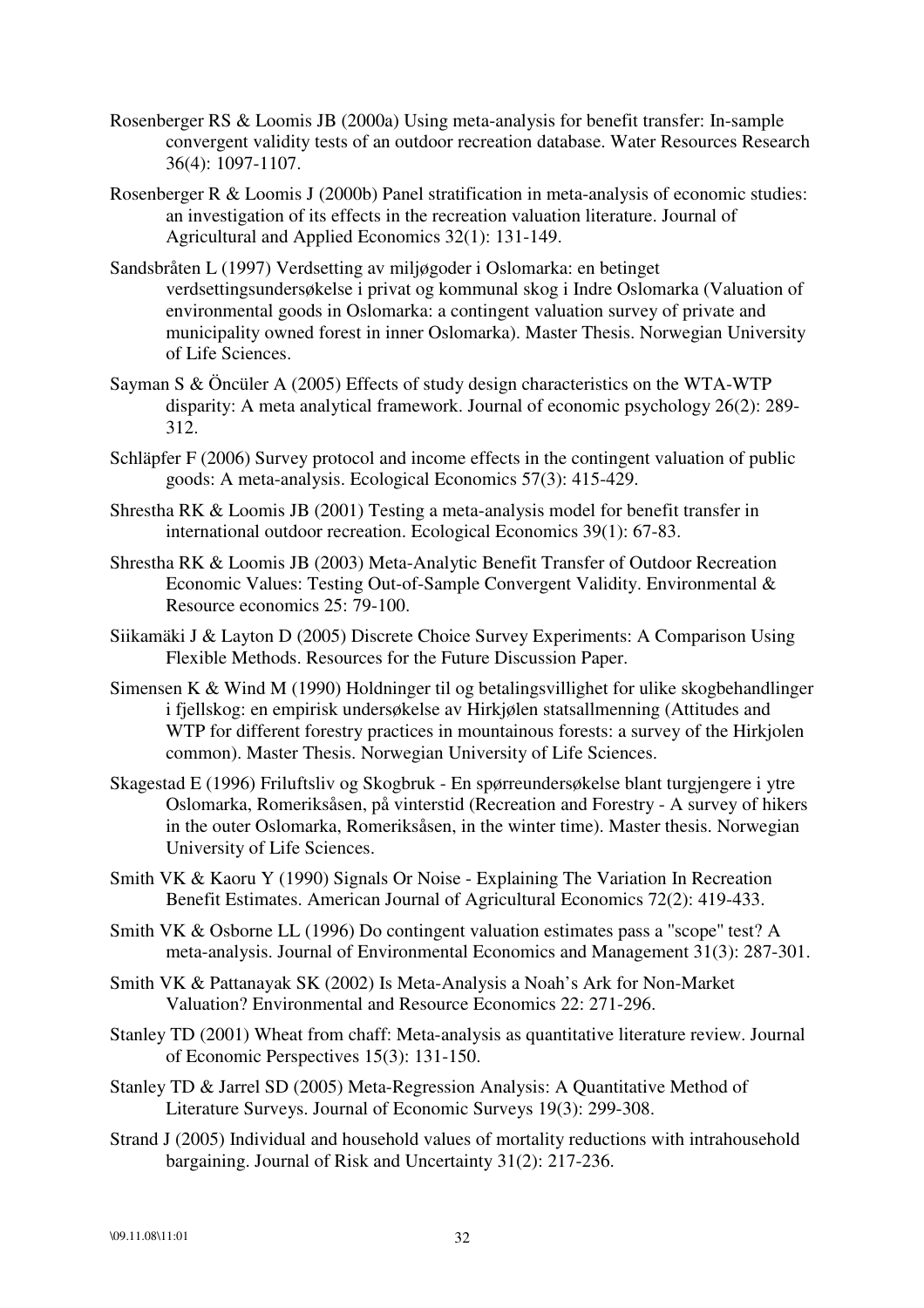- Strand J & Wahl TS (1997) Verdsetting av kommunale friområder i Oslo: en betinget verdsettingsstudie (Valuation of municipality recreation areas in Oslo: A contingent valuation study). SNF Report 82/97.
- Sundberg S & Söderqvist T (2004) The economic value of environmental change in Sweden: A survey of studies. Report 5360, Naturvårdsverket.
- Tyrväinen L (2001) Economic valuation of urban forest benefits in Finland. Journal of Environmental Management 62(1): 75-92.
- Tyrväinen L & Väänänen H (1998) The economic value of urban forest amenities: an application of the contingent valuation method. Landscape and Urban Planning 43(1- 3): 105-118.
- Vatn A, Framstad E & Solberg B (2005) Tiltak og virkemidler for vern av biodiversitet i skog og våtmarker. Rapport TemaNord 2005, Nordisk Ministerråd, København.
- Veisten K (1993) Samfunnsøkonomisk verdsetting av å oppretthalde artsmangfaldet i norske skogar: med testing for feilkilder ved betinga verdsetting (Social valuation of the preserving biodiversity in Norwegian forests: with multiple bias testing). Master. University of Oslo.
- Veisten K & Hoen HF (1994) Om haldningar til og betalingsvilje for endringar i skogbehandlinga i Noreg: resultat frå to nasjonale undersøkingar (On attitudes and WTP for changes in forest practices in Norway: Resukts from two national surveys). Skogforsk 4/94, Skogforsk.
- Veisten K, Hoen HF Navrud S & Strand J (1993) Valuing biodiversity in Norwegian forests: a contingent valuation study with multiple bias testing. Memo No.7, Department of Economics, University of Oslo.
- Veisten K, Hoen HF Navrud S & Strand J (2004a) Scope insensitivity in contingent valuation of complex environmental amenities. Journal of Environmental Management 73(4): 317-331.
- Veisten K, Hoen HF & Strand J (2004b) Sequencing and the adding-up property in contingent valuation of endangered species: Are contingent non-use values economic values? Environmental and Resource Economics 29(4): 419-433.
- Veisten K & Navrud S (2006) Contingent valuation and actual payment for for voluntarily provided passive-use values: assessing the effect of an induced truth-telling mechanism and elicitation formats. Applied Economics 38(7): 735-756.
- Walsh RG, Johnson DM & McKean JR (1989) Issues in non-market valuation and policy application: a retrospective glance. Western Journal of Agricultural Economics 1: 178- 188.
- Walsh RG, Johnson DM & McKean JR (1990) Nonmarket values from two decades of research on recreation demand. In: Advances in Applied Micro-Economics, Vol. 5. (eds A Link & VK Smith): 167-193. JAI Press, Greenwhich, CT.
- Woodward RT & Wui Y-S (2001) The economic value of wetland services: a meta-analysis. Ecological Economics 37: 257-270.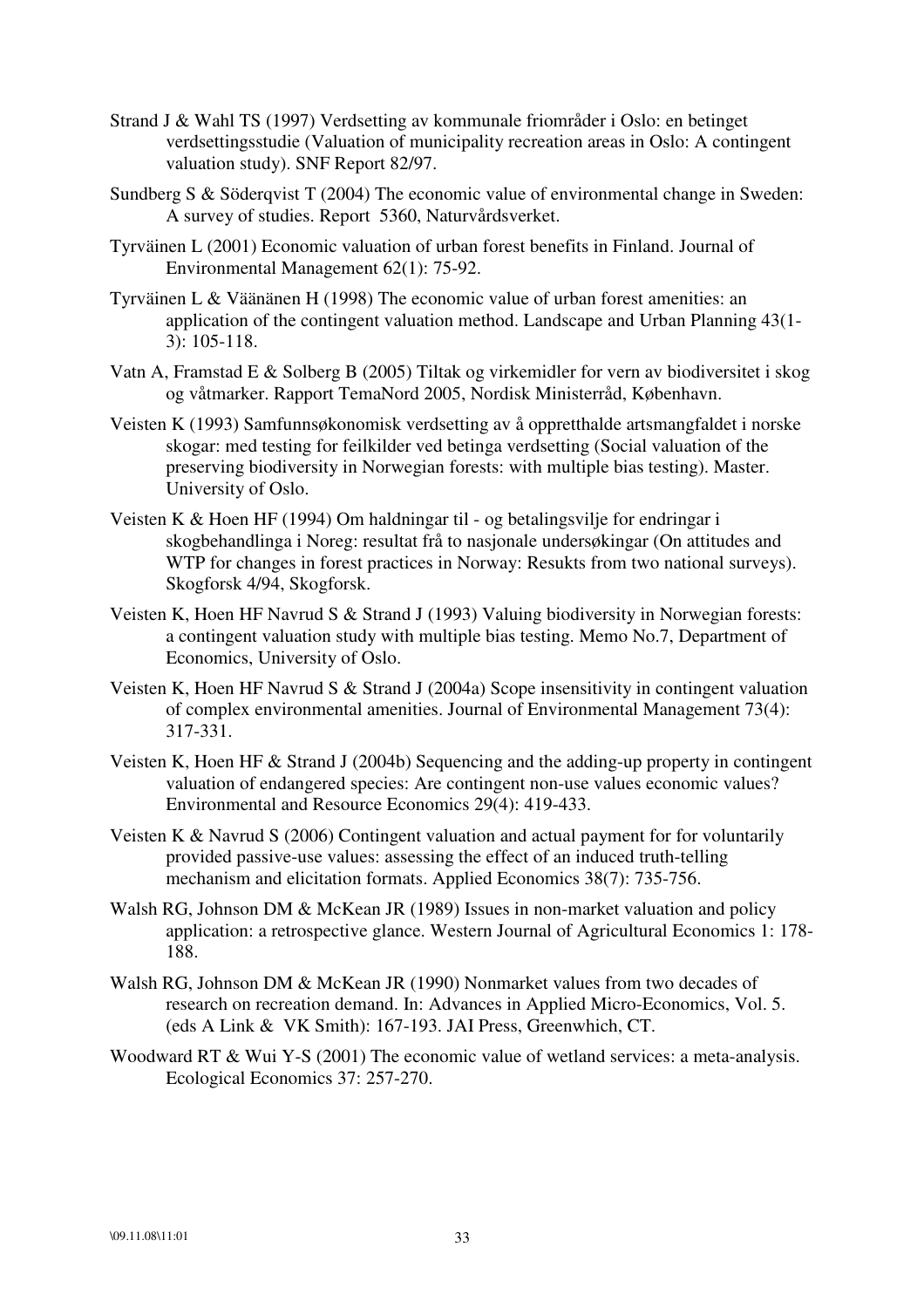# **Figures**

*Figure 1 Distribution of the dependent variable, WTP in 2005 USD, N=72* 



# **Tables**

*Table 1 Stated preference valuation surveys of Fennoscandian forests, 1985-2005* 

| Main references <sup>a</sup>        | Year <sup>b</sup> | $Go-$           | Gain/             | Mode    | Sco-            | Method <sup>f</sup> | # $8$          | <b>WTP</b> |
|-------------------------------------|-------------------|-----------------|-------------------|---------|-----------------|---------------------|----------------|------------|
|                                     |                   | od <sup>c</sup> | loss <sup>d</sup> |         | pe <sup>e</sup> |                     |                | $(USD)^h$  |
| <b>Finland</b>                      |                   |                 |                   |         |                 |                     |                |            |
| Kniivilä $(2004)^1$                 | 2000              | $\mathbf P$     | L                 | Mail    | R, L            | CV:DC               | $\overline{c}$ | 61-107     |
| Lehtonen et al $(2003)^2$           | 2002              | $\mathbf{P}$    | G                 | Mail    | $\mathbf R$     | CV:DC               | 5              | 190-342    |
| Pouta et al $(2000, 2002)^3$        | 1997              | P               | G/L               | Mail    | N               | CV:DC               | $\overline{4}$ | 154-227    |
| Pouta (2003, 2004, 2005)            | 1998              | $\overline{F}$  | G                 | Mail    | N               | CV:DC               | $\overline{c}$ | 287-299    |
| Rekola & Pouta (2005)               | 1995              | $\mathbf{F}$    | G                 | Mail    | L               | CV:DC               | 1              | 20         |
| Siikamäki & Layton (2005)           | 1999              | P               | G                 | Mail    | N               | CV: DC, CE          | 3              | 79-134     |
| Mäntymaa et al (2002)               | 1999              | P, B            | G                 | Mail    | $\mathbf N$     | <b>CV: OE</b>       | 4              | 224-380    |
| Horne et al $(2005)*$               | 1998              | P, M            | G/L               | Interv. | L               | <b>CE</b>           | 1              | $-16$      |
| Tyrväinen & Väänänen (1998)         | 1995              | P, O            | L                 | Mail    | L               | <b>CV: OEPC</b>     | 5              | 31-124     |
| Tyrväinen (2001)                    | 1996              | P, O            | L/G               | Mail    | L               | <b>CV: OEPC</b>     | 6              | 22-248     |
| <b>Norway</b>                       |                   |                 |                   |         |                 |                     |                |            |
| Simensen & Wind (1990)              | 1989              | P, M            | G                 | Interv. | L               | CV:OE               | 3              | 21-159     |
| Hoen & Winther $(1993)^4$           | 1990              | P, M            | G                 | Interv. | N               | <b>CV: OEPC</b>     | 6              | 14-65      |
| Veisten et al $(2004a, b)^5$        | 1992              | B               | L                 | Interv. | N               | <b>CV: OE/OEPC</b>  | 3              | 138-210    |
| Sandsbråten (1997)                  | 1997              | M               | L/G               | Interv. | L               | CV:DC               | 2              | 43-45      |
| Leidal (1996)                       | 1996              | P               | L                 | Interv. | L               | <b>CV: DC/OE</b>    | 3              | 455-504    |
| Skagestad (1996)                    | 1996              | P, M            | G                 | Interv. | L               | <b>CV: OEPC</b>     | 1              | 15         |
| Veisten & Navrud (2006)             | 1995              | P               | L                 | Mail    | $\mathbf R$     | <b>CV: DC/OE</b>    | 4              | $3 - 104$  |
| Hoen & Veisten (1994)               | 1992              | M               | G                 | Interv. | L               | CV: OE              | 1              | 50         |
| Hoen $& Veisten (1994)$             | 1993              | M               | G                 | Interv. | L               | CV:DC               | 1              | 48         |
| Strand & Wahl (1997)                | 1997              | P               | L                 | Interv. | L               | <b>CV: OE/DC</b>    | $\overline{c}$ | 172-243    |
| <b>Sweden</b>                       |                   |                 |                   |         |                 |                     |                |            |
| Bojö (1985)                         | 1985              | P               | G                 | Interv. | L               | CV:DC               | 1              | 58         |
| Bostedt & Mattson (1991)            | 1991              | M, O            | L                 | Mail    | L               | CV: OE              | 1              | 385        |
| Mattson & Li (1993)                 | 1991              | M, O            | L                 | Mail    | R               | <b>CV: OE/DC</b>    | $\overline{c}$ | 469-907    |
| Mattson & Li (1994) <sup>6, +</sup> | 1992              | M, O            | L/G               | Mail    | $\mathbf R$     | CV: DC, CE          | $\overline{2}$ | 440-1280   |
| Kriström (1990a, b) <sup>7</sup>    | 1987              | P               | G                 | Mail    | $\mathbf N$     | <b>CV: DC/OE</b>    | 4              | 275-725    |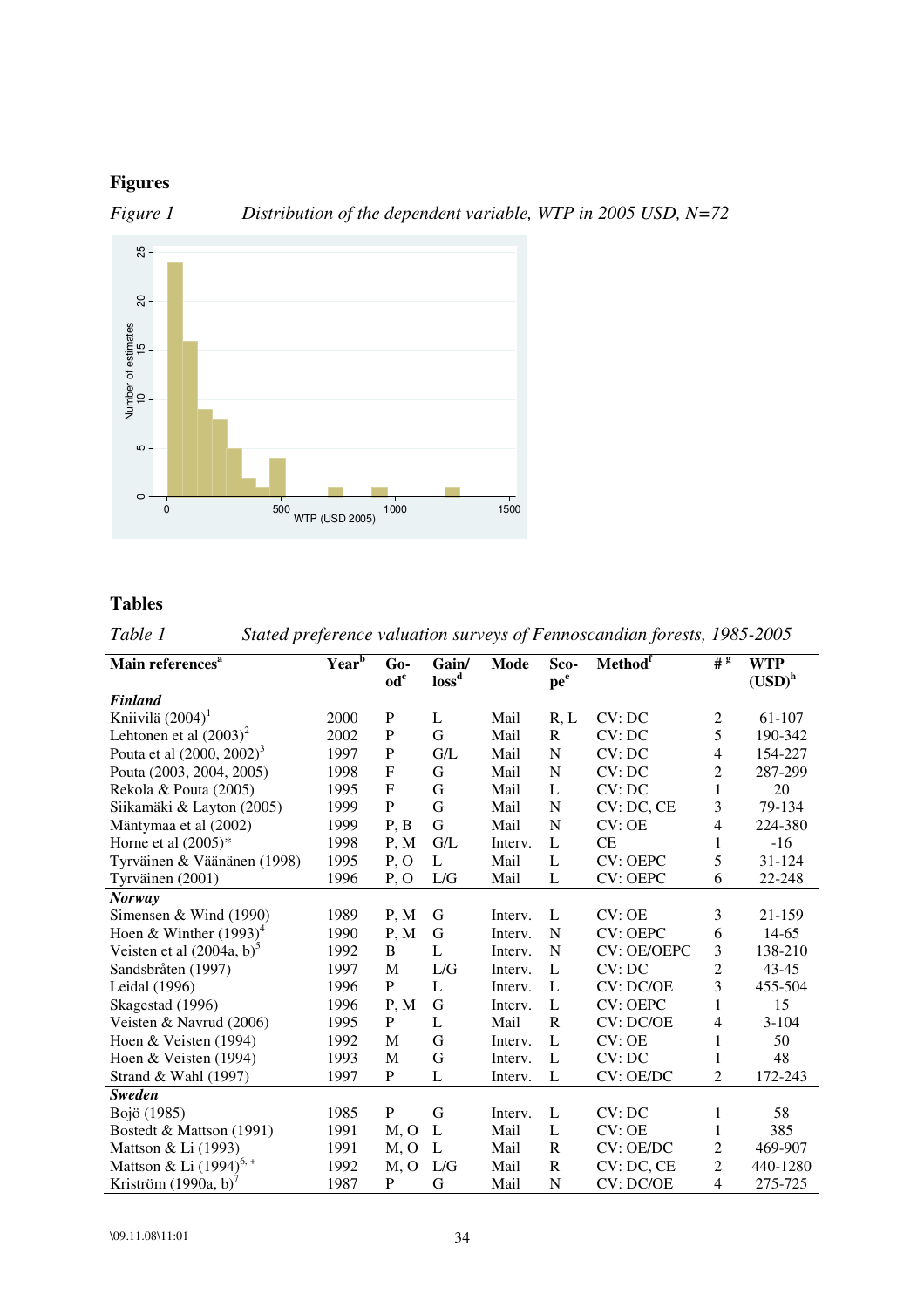| Johansson (1989)                 | 1987 |       |     | Mail | CV:OE    |    | 254      |
|----------------------------------|------|-------|-----|------|----------|----|----------|
| Bostedt & Mattson $(1995)^8$     | 1992 | M.O G |     | Mail | CV:OE    |    | 78-84    |
| Fredman & Emmelin (2001)         | 1998 | M. O  | - G | Mail | $CV:$ OE |    | $\Omega$ |
| <b>Total number of estimates</b> |      |       |     |      |          | 71 |          |

Notes:

**a** = Also reporting WTP estimates from the same survey:1 = Ovaskainen & Kniivilä (2005), Kniivilä et al (2002); 2 = Lethonen (2005a, b); 3 = Rekola et al (2000), Li et al (2004), Pouta (2003); 4 = Garnes & Winther (1991), Veisten & Hoen (1994); 5 = Veisten et al (1993), Veisten (1993), Veisten & Hoen (1994); 6 = Li & Mattson (1995), Li (1996), Holgen et al (2000); 7 = Kriström (1989); 8 = Bostedt (1997)

 $$ 

**c** = Good type: P = Forest protection, M = Multiple use forestry (MUF), B = Forest biodiversity specifically, O = Other (e.g. tourism WTP attributed to forests in an area)

**d =** WTP for proposed improvement (gain) or to avoid a proposed negative change (loss)

**e = Geographical scope**: National (N), regional (R), local (L) forest good

**f = Methodology:** OE = Open ended WTP format, OEPC = OE with the aid of a payment card (a range of values presented to the respondent to choose from),  $\overrightarrow{DC}$  = Dichotomous choice format

**g = #**: Number of estimates included in the final meta-regression analysis

**h** = WTP estimates converted from NOK used in the meta-regression analysis to USD 2005 using OECD Purchase Power Parity (PPP) and Norwegian Consumer Price Index (CPI), and may therefore not correspond exactly to the WTP estimates as they are reported in the studies. The WTP formats are given as reported (i.e. lump sum, per month, per household or individual, long-term annual etc), and are therefore not directly comparable.

**\* =** This study, which uses a CE approach that is not directly comparable to CV, was judged too different from the other studies and taken out of the final meta-regression analysis. The WTP is negative here since people preferred open scenery (and less biodiversity) to a more closed forest (with more biodiversity). + One extreme WTP value from Li (1996) of SEK 158 116 was excluded.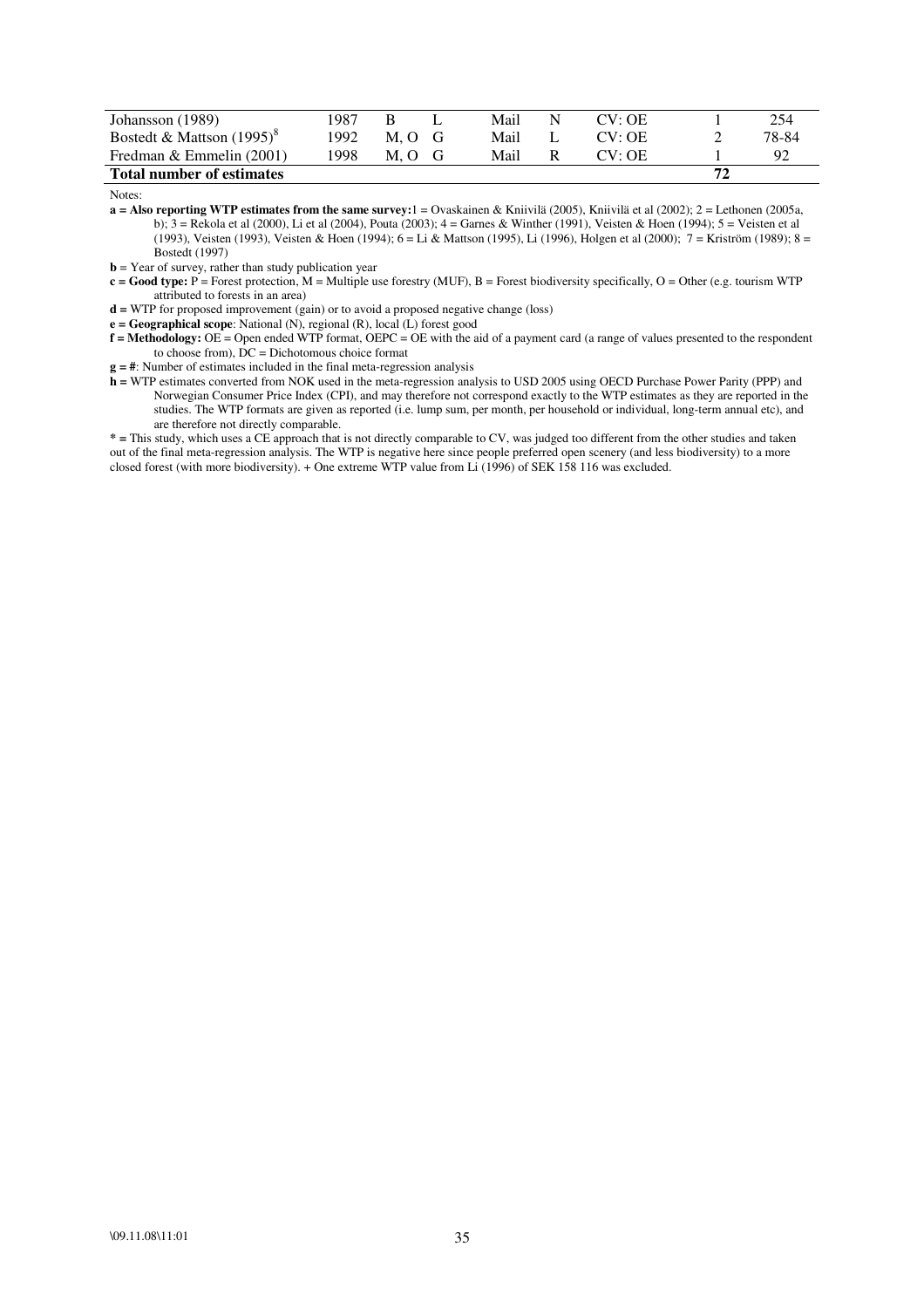| Table 2 |  | Meta-analysis variables and descriptive statistics |
|---------|--|----------------------------------------------------|
|         |  |                                                    |

| <b>Variable</b>           | Description                                                                                                                                                             | Sign                     | Mean (SD)   |
|---------------------------|-------------------------------------------------------------------------------------------------------------------------------------------------------------------------|--------------------------|-------------|
| Dependent variable        |                                                                                                                                                                         |                          |             |
| WTP2005                   | WTP in 2005 NOK                                                                                                                                                         | .                        | 1192 (1374) |
| Methodological variables: |                                                                                                                                                                         |                          |             |
| СE                        | Binary: 1 if choice experiment, 0 if CV                                                                                                                                 | $+/-$                    | 0.08(0.25)  |
| <b>OE</b>                 | Binary: 1 if OE without payment card, 0 if dichotomous choice                                                                                                           | $\overline{\phantom{a}}$ | 0.36(0.48)  |
| <b>OEPC</b>               | Binary: 1 if OE with payment card, 0 if dichotomous choice                                                                                                              | $\qquad \qquad \Box$     | 0.26(0.44)  |
| Volunpy                   | Binary: 1 if payment vehicle is described as a voluntary (unrelated to use) (e.g.<br>donation to a fund), 0 if otherwise (e.g. tax)                                     | $\ddot{}$                | 0.18(0.39)  |
| Userpy                    | Binary: 1 if payment vehicle is related to recreational use or access (e.g. entrance fee<br>$etc$ ), 0 if otherwise (e.g. tax)                                          |                          | 0.19(0.4)   |
| Otherpay                  | Binary: 1 if payments were to occur on something other than an annual long-term<br>basis, for example as a lump-sum, annual for a limited period, monthly or per season | $\ddot{}$                | 0.5(0.5)    |
| Actualpay                 | Binary: 1 if payments were actually made, 0 if hypothetical WTP                                                                                                         |                          | 0.03(0.17)  |
| Individual                | Binary: 1 if individual WTP, 0 if household                                                                                                                             | $+/-$                    | 0.32(0.47)  |
| Mailhigh                  | Binary: 1 if mail survey with high (more than $65\%$ useable questionnaires), 0 if in-<br>person interview                                                              | $\overline{\phantom{a}}$ | 0.13(0.33)  |
| Mailmed                   | Binary: 1 if mail survey with medium (between 50% and 65% useable<br>questionnaires), 0 if in-person interview                                                          | $\overline{a}$           | 0.25(0.44)  |
| Maillow                   | Binary: 1 if mail survey with low (below $50\%$ useable questionnaires), 0 if in-person<br>interview                                                                    | $\qquad \qquad \Box$     | 0.31(0.46)  |
| Study quality variables:  |                                                                                                                                                                         |                          |             |
| UnPub                     | Binary: 1 if WTP estimate unpublished, 0 if published                                                                                                                   | $+/-$                    | 0.38(0.47)  |
| Mscthesis                 | Binary: 1 if primarily a Master thesis, 0 if otherwise                                                                                                                  | $+/-$                    | 0.15(0.36)  |
|                           | Good characteristics variables:                                                                                                                                         |                          |             |
| Forestpract               | Binary: 1 if more cautious forestry practices; 0 if full protection                                                                                                     | $+/-$                    | 0.32(0.47)  |
| Protmix                   | Binary: 1 if mix of protection and forestry practices; 0 if full protection                                                                                             | $+/-$                    | 0.07(0.26)  |
| Forestarea                | Continuous: Total forest area of proposed change (ha).                                                                                                                  | $+$                      | See text    |
| Impl                      | Binary: 1 if neither percentage of total land area nor forest area (ha) are mentioned in<br>the survey, 0 if otherwise                                                  | +/-                      | 0.78(0.42)  |
| Hafrerc                   | Continuous: Area percentage of total productive forest area in the country (estimated<br>in year 2005, or based on info provided in study)                              | $+$                      | See text    |
| Haperc                    | Continuous: Area percentage of total land area                                                                                                                          | $\ddot{}$                | See text    |
| Localgood                 | Binary: 1 if local good, 0 if nationwide                                                                                                                                | $\ddot{}$                | 0.42(0.5)   |
| Reggood                   | Binary: 1 if regional good, 0 if nationwide                                                                                                                             | $+$                      | 0.21(0.41)  |
| Sweden                    | Binary: 1 if study conducted in Sweden, 0 if Norway or Finland                                                                                                          | $+/-$                    | 0.19(0.4)   |
| Finland                   | Binary: 1 if study conducted in Finland, 0 if Norway or Sweden                                                                                                          | $+/-$                    | 0.44(0.5)   |
| Urban                     | Binary: 1 if primarily urban forest (major town), 0 if otherwise                                                                                                        | $+/-$                    | 0.33(0.47)  |
| Season                    | Binary: 1 if surveyed in autumn/winter (i.e. Sept.-March), 0 if spring/summer (i.e.<br>April-August)                                                                    |                          | 0.6(0.49)   |
| Avoidloss                 | Binary: 1 if it is WTP for avoiding a loss, 0 if it is for an improvement                                                                                               | $\ddot{}$                | 0.4(0.49)   |
| Use                       | Binary: 1 if primarily use/users, 0 otherwise (i.e. users and non-users are incl.)                                                                                      | $\ddot{}$                | 0.36(0.48)  |
| Other variables           |                                                                                                                                                                         |                          |             |
| Year                      | Continuous: Range 1 (1985, year of first survey) to 16 (2002).                                                                                                          | $\ddot{}$                | 10.6(4.2)   |